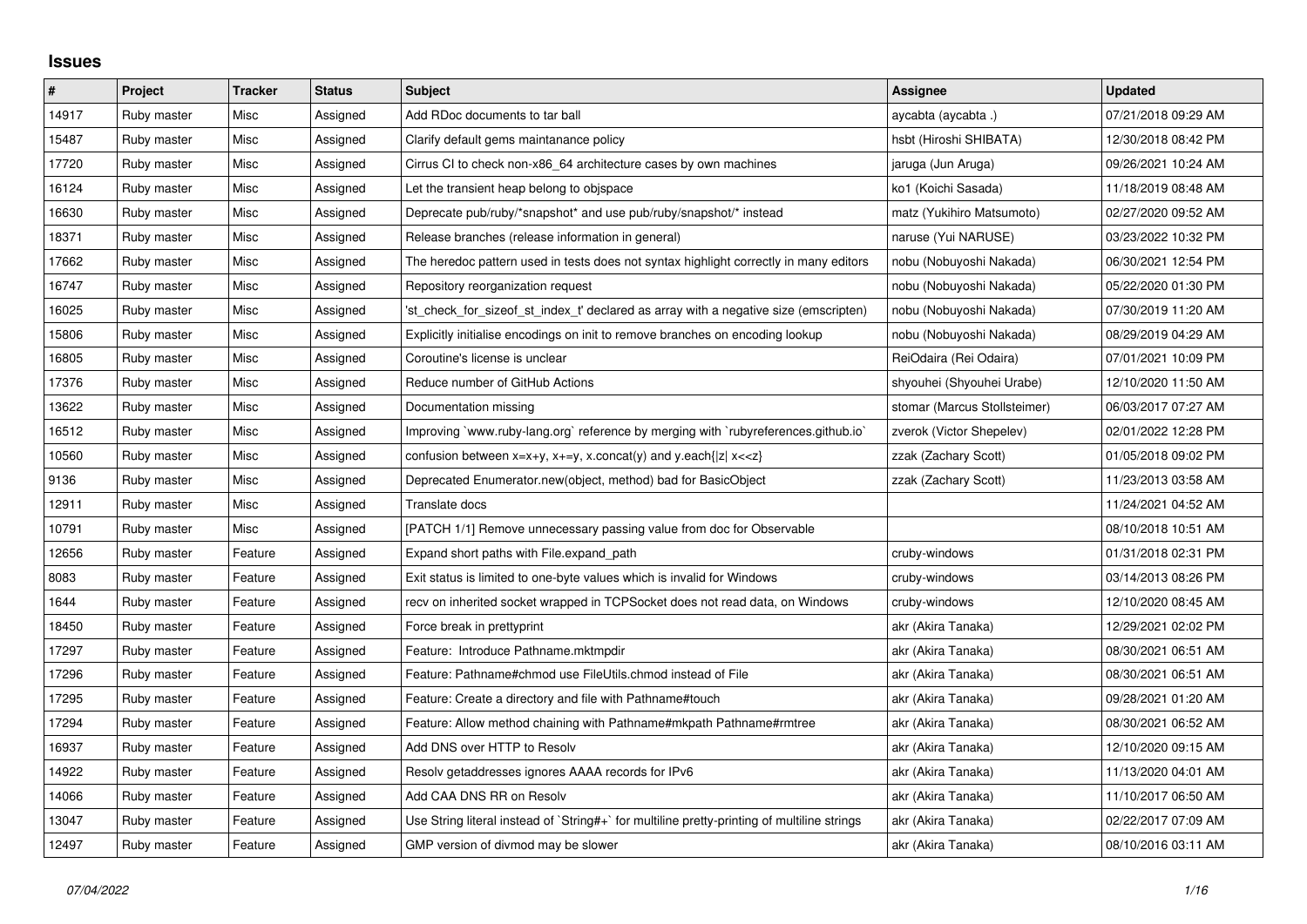| #     | Project     | <b>Tracker</b> | <b>Status</b> | <b>Subject</b>                                                                        | Assignee                       | <b>Updated</b>      |
|-------|-------------|----------------|---------------|---------------------------------------------------------------------------------------|--------------------------------|---------------------|
| 11322 | Ruby master | Feature        | Assigned      | OpenUri: RuntimeError: HTTP redirection loop                                          | akr (Akira Tanaka)             | 11/13/2020 03:52 AM |
| 10637 | Ruby master | Feature        | Assigned      | Puppet orchestration on vagrant fails with Error: Non-HTTP proxy URI                  | akr (Akira Tanaka)             | 09/23/2020 10:23 PM |
| 10459 | Ruby master | Feature        | Assigned      | [PATCH] rfc3339 method for Time                                                       | akr (Akira Tanaka)             | 05/21/2015 08:14 AM |
| 10129 | Ruby master | Feature        | Assigned      | More descriptive error message for failed net/http requests                           | akr (Akira Tanaka)             | 01/05/2018 09:01 PM |
| 7412  | Ruby master | Feature        | Assigned      | Pathname#relative_path_from does not support mixed directory separators on<br>windows | akr (Akira Tanaka)             | 01/05/2018 09:00 PM |
| 7362  | Ruby master | Feature        | Assigned      | Adding Pathname#start_with?                                                           | akr (Akira Tanaka)             | 12/25/2017 06:15 PM |
| 3608  | Ruby master | Feature        | Assigned      | Enhancing Pathname#each_child to be lazy                                              | akr (Akira Tanaka)             | 12/25/2017 06:14 PM |
| 18459 | Ruby master | Feature        | Assigned      | IRB autocomplete dropdown colour options                                              | aycabta (aycabta.)             | 01/05/2022 02:15 AM |
| 15371 | Ruby master | Feature        | Assigned      | IRB with ARGV                                                                         | aycabta (aycabta.)             | 02/14/2020 11:35 AM |
| 13604 | Ruby master | Feature        | Assigned      | Exposing alternative interface of readline                                            | aycabta (aycabta.)             | 01/20/2020 05:34 AM |
| 15628 | Ruby master | Feature        | Assigned      | init inetsock internal should fallback to IPv4 if IPv6 is unreachable                 | Glass_saga (Masaki Matsushita) | 09/25/2020 05:42 AM |
| 7148  | Ruby master | Feature        | Assigned      | Improved Tempfile w/o DelegateClass                                                   | Glass_saga (Masaki Matsushita) | 03/27/2019 09:51 AM |
| 2631  | Ruby master | Feature        | Assigned      | Allow IO#reopen to take a block                                                       | Glass_saga (Masaki Matsushita) | 05/24/2018 01:22 PM |
| 18571 | Ruby master | Feature        | Assigned      | Removed the bundled sources from release package after Ruby 3.2                       | hsbt (Hiroshi SHIBATA)         | 03/28/2022 06:23 AM |
| 16963 | Ruby master | Feature        | Assigned      | Remove English.rb from Ruby 2.8/3.0                                                   | hsbt (Hiroshi SHIBATA)         | 06/19/2020 09:48 AM |
| 16012 | Ruby master | Feature        | Assigned      | Add a (small) test-install suite?                                                     | hsbt (Hiroshi SHIBATA)         | 07/30/2019 08:13 AM |
| 14737 | Ruby master | Feature        | Assigned      | Split default gems into separate directory structure                                  | hsbt (Hiroshi SHIBATA)         | 09/02/2020 06:00 PM |
| 13534 | Ruby master | Feature        | Assigned      | Checking installation results of default gems                                         | hsbt (Hiroshi SHIBATA)         | 07/26/2018 02:16 AM |
| 13508 | Ruby master | Feature        | Assigned      | How remove/refactor code related mathn library.                                       | hsbt (Hiroshi SHIBATA)         | 12/25/2017 06:15 PM |
| 12639 | Ruby master | Feature        | Assigned      | Speed up require in RubyGems by 5x                                                    | hsbt (Hiroshi SHIBATA)         | 07/26/2018 02:12 AM |
| 6590  | Ruby master | Feature        | Assigned      | Dealing with bigdecimal, etc gems in JRuby                                            | hsbt (Hiroshi SHIBATA)         | 05/15/2019 08:33 PM |
| 5617  | Ruby master | Feature        | Assigned      | Allow install RubyGems into dediceted directory                                       | hsbt (Hiroshi SHIBATA)         | 05/16/2018 09:15 AM |
| 15281 | Ruby master | Feature        | Assigned      | Speed up Set#intersect with size check.                                               | knu (Akinori MUSHA)            | 08/11/2020 02:43 AM |
| 13610 | Ruby master | Feature        | Assigned      | IPAddr doesn't provide helpful methods to get the subnet or IP address                | knu (Akinori MUSHA)            | 10/20/2017 01:13 AM |
| 11527 | Ruby master | Feature        | Assigned      | IPAddr#mask_addr isn't a method                                                       | knu (Akinori MUSHA)            | 11/07/2018 04:12 PM |
| 8047  | Ruby master | Feature        | Assigned      | IPAddr makes host address with netmask                                                | knu (Akinori MUSHA)            | 01/05/2018 09:00 PM |
| 3953  | Ruby master | Feature        | Assigned      | TCPSocket / UDPSocket do not accept IPAddr objects.                                   | knu (Akinori MUSHA)            | 12/25/2017 06:14 PM |
| 17593 | Ruby master | Feature        | Assigned      | load_iseq_eval should override the ISeq path                                          | ko1 (Koichi Sasada)            | 02/16/2021 08:27 AM |
| 17363 | Ruby master | Feature        | Assigned      | Timeouts                                                                              | ko1 (Koichi Sasada)            | 05/14/2022 09:06 AM |
| 16027 | Ruby master | Feature        | Assigned      | Update Ruby's dtrace / USDT API to match what is exposed via the TracePoint API       | ko1 (Koichi Sasada)            | 08/03/2019 02:41 AM |
| 15939 | Ruby master | Feature        | Assigned      | Dump symbols reference to their fstr in ObjectSpace.dump()                            | ko1 (Koichi Sasada)            | 08/08/2019 09:38 PM |
| 15878 | Ruby master | Feature        | Assigned      | Make exit faster by not running GC                                                    | ko1 (Koichi Sasada)            | 07/29/2019 07:48 AM |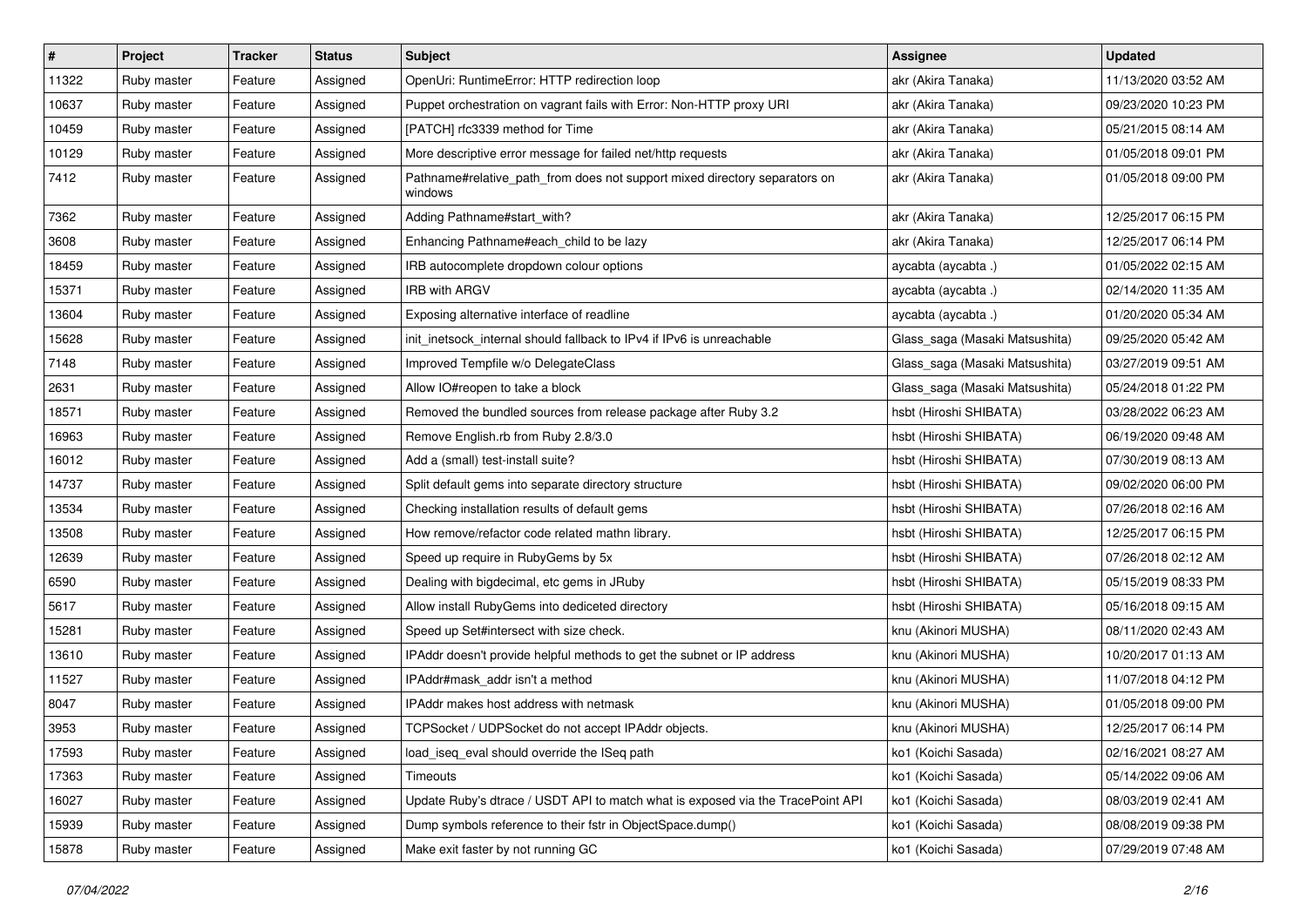| $\vert$ # | Project     | <b>Tracker</b> | <b>Status</b> | <b>Subject</b>                                                                                                          | Assignee                         | <b>Updated</b>      |
|-----------|-------------|----------------|---------------|-------------------------------------------------------------------------------------------------------------------------|----------------------------------|---------------------|
| 13821     | Ruby master | Feature        | Assigned      | Allow fibers to be resumed across threads                                                                               | ko1 (Koichi Sasada)              | 02/15/2019 10:09 AM |
| 13388     | Ruby master | Feature        | Assigned      | gc.c: Add GC.get_parameters and .set_parameters                                                                         | ko1 (Koichi Sasada)              | 03/30/2017 10:52 AM |
| 13252     | Ruby master | Feature        | Assigned      | C API for creating strings without copying                                                                              | ko1 (Koichi Sasada)              | 04/17/2017 07:22 AM |
| 12020     | Ruby master | Feature        | Assigned      | Documenting Ruby memory model                                                                                           | ko1 (Koichi Sasada)              | 12/23/2021 11:40 PM |
| 9755      | Ruby master | Feature        | Assigned      | Thread::Backtrace::Location#defined_class                                                                               | ko1 (Koichi Sasada)              | 04/18/2014 09:22 AM |
| 8960      | Ruby master | Feature        | Assigned      | Add Exception#backtrace_locations                                                                                       | ko1 (Koichi Sasada)              | 11/25/2016 02:15 PM |
| 8576      | Ruby master | Feature        | Assigned      | Add optimized method type for constant value methods                                                                    | ko1 (Koichi Sasada)              | 12/25/2017 06:15 PM |
| 8263      | Ruby master | Feature        | Assigned      | Support discovering yield state of individual Fibers                                                                    | ko1 (Koichi Sasada)              | 12/23/2021 11:40 PM |
| 6695      | Ruby master | Feature        | Assigned      | Configuration for Thread/Fiber creation                                                                                 | ko1 (Koichi Sasada)              | 12/25/2017 06:15 PM |
| 6694      | Ruby master | Feature        | Assigned      | Thread.new without block.                                                                                               | ko1 (Koichi Sasada)              | 12/25/2017 06:15 PM |
| 3731      | Ruby master | Feature        | Assigned      | Easier Embedding API for Ruby                                                                                           | ko1 (Koichi Sasada)              | 12/25/2017 06:14 PM |
| 2294      | Ruby master | Feature        | Assigned      | [PATCH] ruby_bind_stack() to embed Ruby in coroutine                                                                    | ko1 (Koichi Sasada)              | 01/05/2018 09:00 PM |
| 7086      | Ruby master | Feature        | Assigned      | ConditionVariable#wait has meaningless return value                                                                     | kosaki (Motohiro KOSAKI)         | 12/25/2017 06:15 PM |
| 4464      | Ruby master | Feature        | Assigned      | [PATCH] add Fcntl:: Flock object for easier use of POSIX file locks                                                     | kosaki (Motohiro KOSAKI)         | 12/25/2017 06:14 PM |
| 18773     | Ruby master | Feature        | Assigned      | deconstruct to receive a range                                                                                          | ktsj (Kazuki Tsujimoto)          | 07/04/2022 05:38 PM |
| 18408     | Ruby master | Feature        | Assigned      | Allow pattern match to set instance variables                                                                           | ktsj (Kazuki Tsujimoto)          | 01/26/2022 07:07 PM |
| 17355     | Ruby master | Feature        | Assigned      | Using same set of names in or-patterns (pattern matching with $Foo(x)   Bar(x)$ )                                       | ktsj (Kazuki Tsujimoto)          | 09/13/2021 09:11 AM |
| 4247      | Ruby master | Feature        | Assigned      | New features for Array#sample, Array#choice                                                                             | mame (Yusuke Endoh)              | 12/25/2017 06:14 PM |
| 12676     | Ruby master | Feature        | Assigned      | Significant performance increase, and code conciseness, for prime_division method in<br>prime.rb                        | marcandre (Marc-Andre Lafortune) | 11/18/2016 03:46 PM |
| 17291     | Ruby master | Feature        | Assigned      | Optimize __send__ call                                                                                                  | matz (Yukihiro Matsumoto)        | 01/12/2021 05:47 AM |
| 16461     | Ruby master | Feature        | Assigned      | Proc#using                                                                                                              | matz (Yukihiro Matsumoto)        | 12/10/2020 09:10 AM |
| 14397     | Ruby master | Feature        | Assigned      | public, protected and private should return their arguments instead of self                                             | matz (Yukihiro Matsumoto)        | 12/10/2018 07:08 AM |
| 13129     | Ruby master | Feature        | Assigned      | Refinements cannot refine method_missing and respond_to_missing?                                                        | matz (Yukihiro Matsumoto)        | 07/03/2021 10:45 PM |
| 12813     | Ruby master | Feature        | Assigned      | Calling chunk_while, slice_after, slice_before, slice_when with no block                                                | matz (Yukihiro Matsumoto)        | 12/06/2016 12:58 PM |
| 12543     | Ruby master | Feature        | Assigned      | explicit tail call syntax: foo() then return                                                                            | matz (Yukihiro Matsumoto)        | 04/18/2021 03:02 PM |
| 11816     | Ruby master | Feature        | Assigned      | Partial safe navigation operator                                                                                        | matz (Yukihiro Matsumoto)        | 04/14/2020 08:02 AM |
| 11028     | Ruby master | Feature        | Assigned      | standalone running single file ( zipped archives of ruby code) running **without<br>installation** using "gem install " | matz (Yukihiro Matsumoto)        | 04/04/2015 01:44 AM |
| 10481     | Ruby master | Feature        | Assigned      | Add "if" and "unless" clauses to rescue statements                                                                      | matz (Yukihiro Matsumoto)        | 01/18/2015 02:46 PM |
| 9816      | Ruby master | Feature        | Assigned      | 00000000000000000000                                                                                                    | matz (Yukihiro Matsumoto)        | 10/28/2014 08:29 AM |
| 9768      | Ruby master | Feature        | Assigned      | Method that is visible only within a certain module/class                                                               | matz (Yukihiro Matsumoto)        | 04/25/2014 06:43 AM |
| 9023      | Ruby master | Feature        | Assigned      | Array#tail                                                                                                              | matz (Yukihiro Matsumoto)        | 12/23/2021 11:40 PM |
| 8948      | Ruby master | Feature        | Assigned      | Frozen regex                                                                                                            | matz (Yukihiro Matsumoto)        | 12/20/2020 07:15 PM |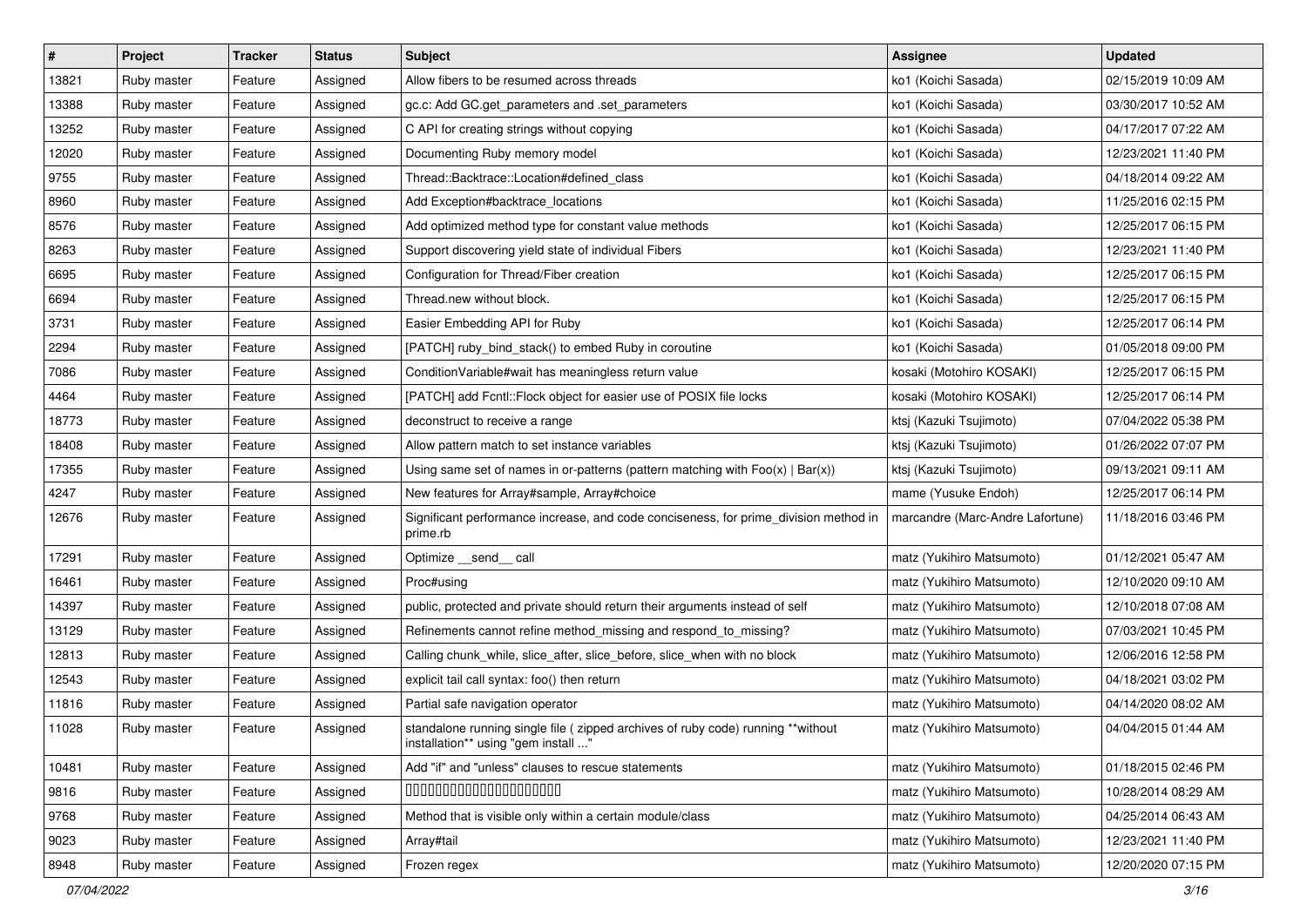| $\vert$ # | Project     | <b>Tracker</b> | <b>Status</b> | <b>Subject</b>                                                                                                   | Assignee                  | <b>Updated</b>      |
|-----------|-------------|----------------|---------------|------------------------------------------------------------------------------------------------------------------|---------------------------|---------------------|
| 8850      | Ruby master | Feature        | Assigned      | Convert Rational to decimal string                                                                               | matz (Yukihiro Matsumoto) | 12/25/2017 06:15 PM |
| 8839      | Ruby master | Feature        | Assigned      | Class and module should return the class or module that was opened                                               | matz (Yukihiro Matsumoto) | 12/28/2015 08:36 AM |
| 8678      | Ruby master | Feature        | Assigned      | Allow invalid string to work with regexp                                                                         | matz (Yukihiro Matsumoto) | 01/05/2018 09:00 PM |
| 8536      | Ruby master | Feature        | Assigned      | Implement is_numeric? family of methods                                                                          | matz (Yukihiro Matsumoto) | 12/25/2017 06:15 PM |
| 8271      | Ruby master | Feature        | Assigned      | Proposal for moving to a more visible, formal process for feature requests                                       | matz (Yukihiro Matsumoto) | 12/23/2021 11:40 PM |
| 8164      | Ruby master | Feature        | Assigned      | Public/Private                                                                                                   | matz (Yukihiro Matsumoto) | 12/10/2020 08:50 AM |
| 8042      | Ruby master | Feature        | Assigned      | Add Addrinfo#socket to create a socket that is not connected or bound                                            | matz (Yukihiro Matsumoto) | 12/25/2017 06:15 PM |
| 8016      | Ruby master | Feature        | Assigned      | Alias __FILE__ and __LINE__ as methods                                                                           | matz (Yukihiro Matsumoto) | 12/25/2017 06:15 PM |
| 7739      | Ruby master | Feature        | Assigned      | Define Hash#  as Hash#reverse_merge in Rails                                                                     | matz (Yukihiro Matsumoto) | 12/25/2017 06:15 PM |
| 7644      | Ruby master | Feature        | Assigned      | In refinements, change "using" keyword to a less generic word.                                                   | matz (Yukihiro Matsumoto) | 12/10/2020 08:49 AM |
| 7580      | Ruby master | Feature        | Assigned      | Range translation                                                                                                | matz (Yukihiro Matsumoto) | 06/11/2018 09:51 AM |
| 7503      | Ruby master | Feature        | Assigned      | make timeout.rb async-interrupt safe by default                                                                  | matz (Yukihiro Matsumoto) | 12/25/2017 06:15 PM |
| 7436      | Ruby master | Feature        | Assigned      | Allow for a "granularity" flag for backtrace_locations                                                           | matz (Yukihiro Matsumoto) | 12/25/2017 06:15 PM |
| 7349      | Ruby master | Feature        | Assigned      | Struct#inspect needs more meaningful output                                                                      | matz (Yukihiro Matsumoto) | 12/25/2017 06:15 PM |
| 7314      | Ruby master | Feature        | Assigned      | Convert Proc to Lambda doesn't work in MRI                                                                       | matz (Yukihiro Matsumoto) | 05/21/2016 09:15 AM |
| 7132      | Ruby master | Feature        | Assigned      | Alternation between named / ordered method arguments and aliases for method<br>arguments.                        | matz (Yukihiro Matsumoto) | 12/25/2017 06:15 PM |
| 7121      | Ruby master | Feature        | Assigned      | Extending the use of `require'                                                                                   | matz (Yukihiro Matsumoto) | 12/25/2017 06:15 PM |
| 7087      | Ruby master | Feature        | Assigned      | ::ConditionVariable#wait does not work with Monitor because Monitor#sleep does not<br>exist                      | matz (Yukihiro Matsumoto) | 12/25/2017 06:15 PM |
| 6842      | Ruby master | Feature        | Assigned      | Add Optional Arguments to String#strip                                                                           | matz (Yukihiro Matsumoto) | 08/24/2016 05:50 AM |
| 6841      | Ruby master | Feature        | Assigned      | Shorthand for Assigning Return Value of Method to Self                                                           | matz (Yukihiro Matsumoto) | 12/10/2020 08:53 AM |
| 6811      | Ruby master | Feature        | Assigned      | File, Dir and FileUtils should have bang-versions of singleton methods that fails silently                       | matz (Yukihiro Matsumoto) | 12/25/2017 06:15 PM |
| 6810      | Ruby master | Feature        | Assigned      | module A::B; end` is not equivalent to `module A; module B; end; end` with respect to<br>constant lookup (scope) | matz (Yukihiro Matsumoto) | 12/10/2020 09:22 AM |
| 6802      | Ruby master | Feature        | Assigned      | String#scan should have equivalent yielding MatchData                                                            | matz (Yukihiro Matsumoto) | 12/25/2017 06:15 PM |
| 6671      | Ruby master | Feature        | Assigned      | File.split_all and File.split_root                                                                               | matz (Yukihiro Matsumoto) | 12/25/2017 06:15 PM |
| 6648      | Ruby master | Feature        | Assigned      | Provide a standard API for retrieving all command-line flags passed to Ruby                                      | matz (Yukihiro Matsumoto) | 12/25/2017 06:15 PM |
| 6611      | Ruby master | Feature        | Assigned      | Comments requested on implementation of set_parse_func                                                           | matz (Yukihiro Matsumoto) | 12/25/2017 06:15 PM |
| 6596      | Ruby master | Feature        | Assigned      | New method `Array#indexes`                                                                                       | matz (Yukihiro Matsumoto) | 07/29/2020 01:41 AM |
| 6594      | Ruby master | Feature        | Assigned      | Integrated Functor                                                                                               | matz (Yukihiro Matsumoto) | 12/10/2020 08:53 AM |
| 6452      | Ruby master | Feature        | Assigned      | Allow extend to override class methods                                                                           | matz (Yukihiro Matsumoto) | 12/10/2020 08:53 AM |
| 6445      | Ruby master | Feature        | Assigned      | request for default length/position on string index                                                              | matz (Yukihiro Matsumoto) | 12/25/2017 06:15 PM |
| 6413      | Ruby master | Feature        | Assigned      | Make Dir.entries default to Dir.entries(Dir.pwd)                                                                 | matz (Yukihiro Matsumoto) | 12/25/2017 06:15 PM |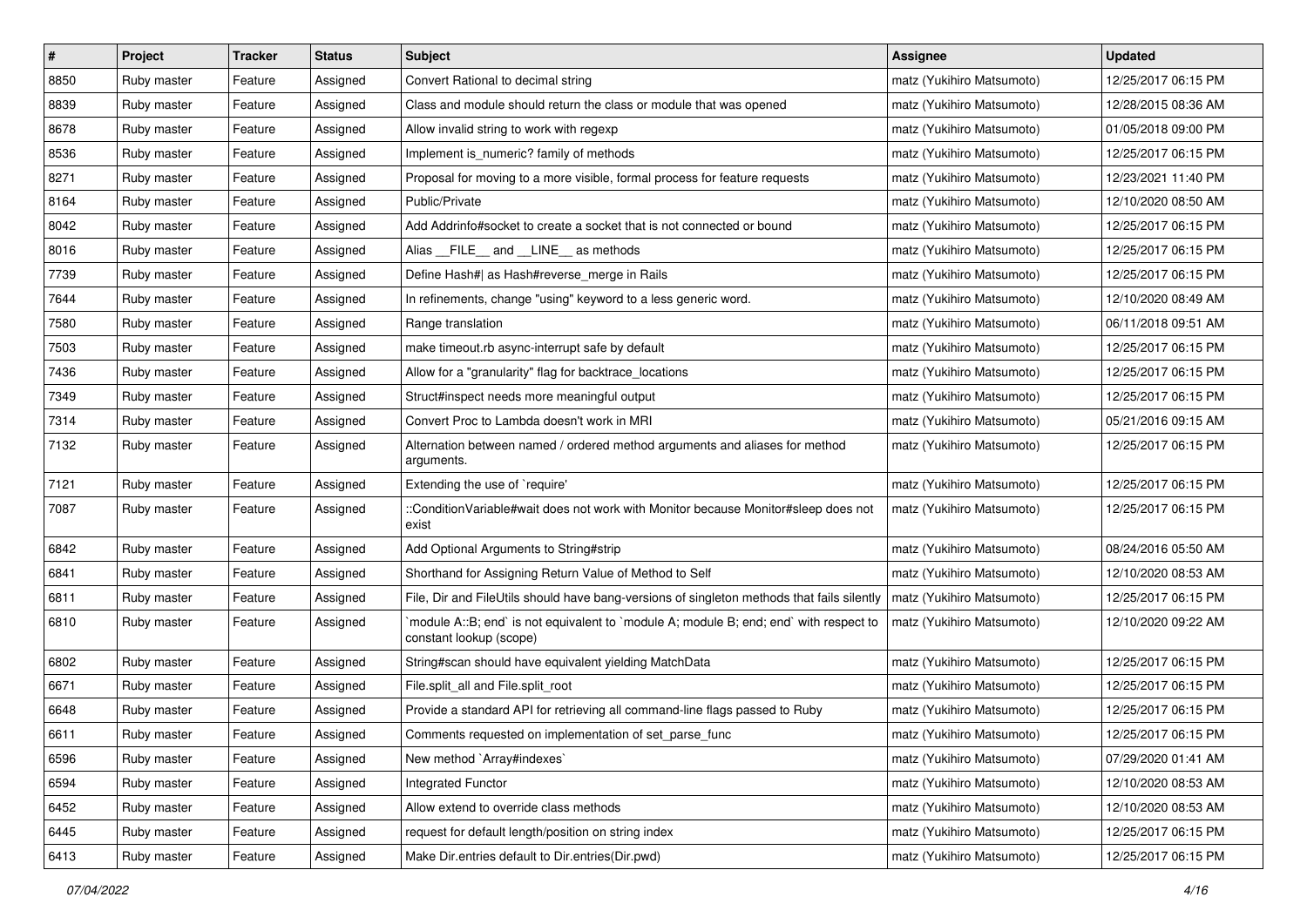| $\vert$ # | Project     | <b>Tracker</b> | <b>Status</b> | <b>Subject</b>                                                         | <b>Assignee</b>           | <b>Updated</b>      |
|-----------|-------------|----------------|---------------|------------------------------------------------------------------------|---------------------------|---------------------|
| 6376      | Ruby master | Feature        | Assigned      | Feature lookup and checking if feature is loaded                       | matz (Yukihiro Matsumoto) | 12/25/2017 06:15 PM |
| 6354      | Ruby master | Feature        | Assigned      | Remove escape (break/return/redo/next support) from class/module scope | matz (Yukihiro Matsumoto) | 12/25/2017 06:15 PM |
| 6337      | Ruby master | Feature        | Assigned      | FileUtils#sync                                                         | matz (Yukihiro Matsumoto) | 12/25/2017 06:15 PM |
| 6317      | Ruby master | Feature        | Assigned      | Range#cover?000000Range00000000000000000000                            | matz (Yukihiro Matsumoto) | 12/25/2017 06:15 PM |
| 6309      | Ruby master | Feature        | Assigned      | Add a reference queue for weak references                              | matz (Yukihiro Matsumoto) | 08/23/2020 09:07 PM |
| 6308      | Ruby master | Feature        | Assigned      | Eliminate delegation from WeakRef                                      | matz (Yukihiro Matsumoto) | 12/23/2021 11:40 PM |
| 6293      | Ruby master | Feature        | Assigned      | new queue / blocking queues                                            | matz (Yukihiro Matsumoto) | 12/25/2017 06:15 PM |
| 6277      | Ruby master | Feature        | Assigned      | Hash#convert key                                                       | matz (Yukihiro Matsumoto) | 12/25/2017 06:15 PM |
| 5970      | Ruby master | Feature        | Assigned      | Add Enumerable#join with same semantics as Array#join                  | matz (Yukihiro Matsumoto) | 12/25/2017 06:15 PM |
| 5945      | Ruby master | Feature        | Assigned      | Add the ability to mark a at_exit as process-local.                    | matz (Yukihiro Matsumoto) | 10/10/2018 08:29 AM |
| 5825      | Ruby master | Feature        | Assigned      | Sweet instance var assignment in the object initializer                | matz (Yukihiro Matsumoto) | 12/10/2020 08:53 AM |
| 5781      | Ruby master | Feature        | Assigned      | Query attributes (attribute methods ending in `?` mark)                | matz (Yukihiro Matsumoto) | 01/10/2020 06:34 AM |
| 5749      | Ruby master | Feature        | Assigned      | new method String#match_all needed                                     | matz (Yukihiro Matsumoto) | 12/25/2017 06:15 PM |
| 5741      | Ruby master | Feature        | Assigned      | Secure Erasure of Passwords                                            | matz (Yukihiro Matsumoto) | 12/25/2017 06:15 PM |
| 5643      | Ruby master | Feature        | Assigned      | require/load options and binding option                                | matz (Yukihiro Matsumoto) | 12/25/2017 06:15 PM |
| 5582      | Ruby master | Feature        | Assigned      | Allow clone of singleton methods on a BasicObject                      | matz (Yukihiro Matsumoto) | 12/25/2017 06:15 PM |
| 5558      | Ruby master | Feature        | Assigned      | String#% strange arity errors                                          | matz (Yukihiro Matsumoto) | 12/25/2017 06:15 PM |
| 5456      | Ruby master | Feature        | Assigned      | kernel#syscall() should be removed.                                    | matz (Yukihiro Matsumoto) | 12/10/2020 08:46 AM |
| 5445      | Ruby master | Feature        | Assigned      | Need RUBYOPT - r before ARGV - r                                       | matz (Yukihiro Matsumoto) | 12/25/2017 06:15 PM |
| 5389      | Ruby master | Feature        | Assigned      | New method Enumerator#iterate                                          | matz (Yukihiro Matsumoto) | 12/25/2017 06:15 PM |
| 5129      | Ruby master | Feature        | Assigned      | Create a core class "FileArray" and make "ARGF" its instance           | matz (Yukihiro Matsumoto) | 01/23/2018 02:02 PM |
| 5064      | Ruby master | Feature        | Assigned      | HTTP user-agent class                                                  | matz (Yukihiro Matsumoto) | 12/25/2017 06:15 PM |
| 5007      | Ruby master | Feature        | Assigned      | Proc#call_under: Unifying instance_eval and instance_exec              | matz (Yukihiro Matsumoto) | 04/19/2018 07:57 AM |
| 4824      | Ruby master | Feature        | Assigned      | Provide method Kernel#executed?                                        | matz (Yukihiro Matsumoto) | 03/05/2018 04:57 AM |
| 4818      | Ruby master | Feature        | Assigned      | Add method marshalable?                                                | matz (Yukihiro Matsumoto) | 12/25/2017 06:15 PM |
| 4592      | Ruby master | Feature        | Assigned      | Tempfile0000000                                                        | matz (Yukihiro Matsumoto) | 12/25/2017 06:14 PM |
| 4539      | Ruby master | Feature        | Assigned      | Array#zip_with                                                         | matz (Yukihiro Matsumoto) | 11/28/2019 08:23 AM |
| 4521      | Ruby master | Feature        | Assigned      | NoMethodError#message may take very long to execute                    | matz (Yukihiro Matsumoto) | 12/25/2017 06:14 PM |
| 4514      | Ruby master | Feature        | Assigned      | #deep_clone and #deep_dup for Objects                                  | matz (Yukihiro Matsumoto) | 12/25/2017 06:14 PM |
| 17339     | Ruby master | Feature        | Assigned      | Semantic grouping with BigDecimal#to_s                                 | mrkn (Kenta Murata)       | 12/20/2021 12:39 PM |
| 16350     | Ruby master | Feature        | Assigned      | ArithmeticSequence#member? can result in infinite loop                 | mrkn (Kenta Murata)       | 05/29/2020 10:26 PM |
| 14476     | Ruby master | Feature        | Assigned      | Adding same_all? for checking whether all items in an Array are same   | mrkn (Kenta Murata)       | 08/28/2020 01:10 PM |
| 10782     | Ruby master | Feature        | Assigned      | Patch: Add constants for BigDecimal for ZERO, ONE, TEN                 | mrkn (Kenta Murata)       | 05/21/2015 08:13 AM |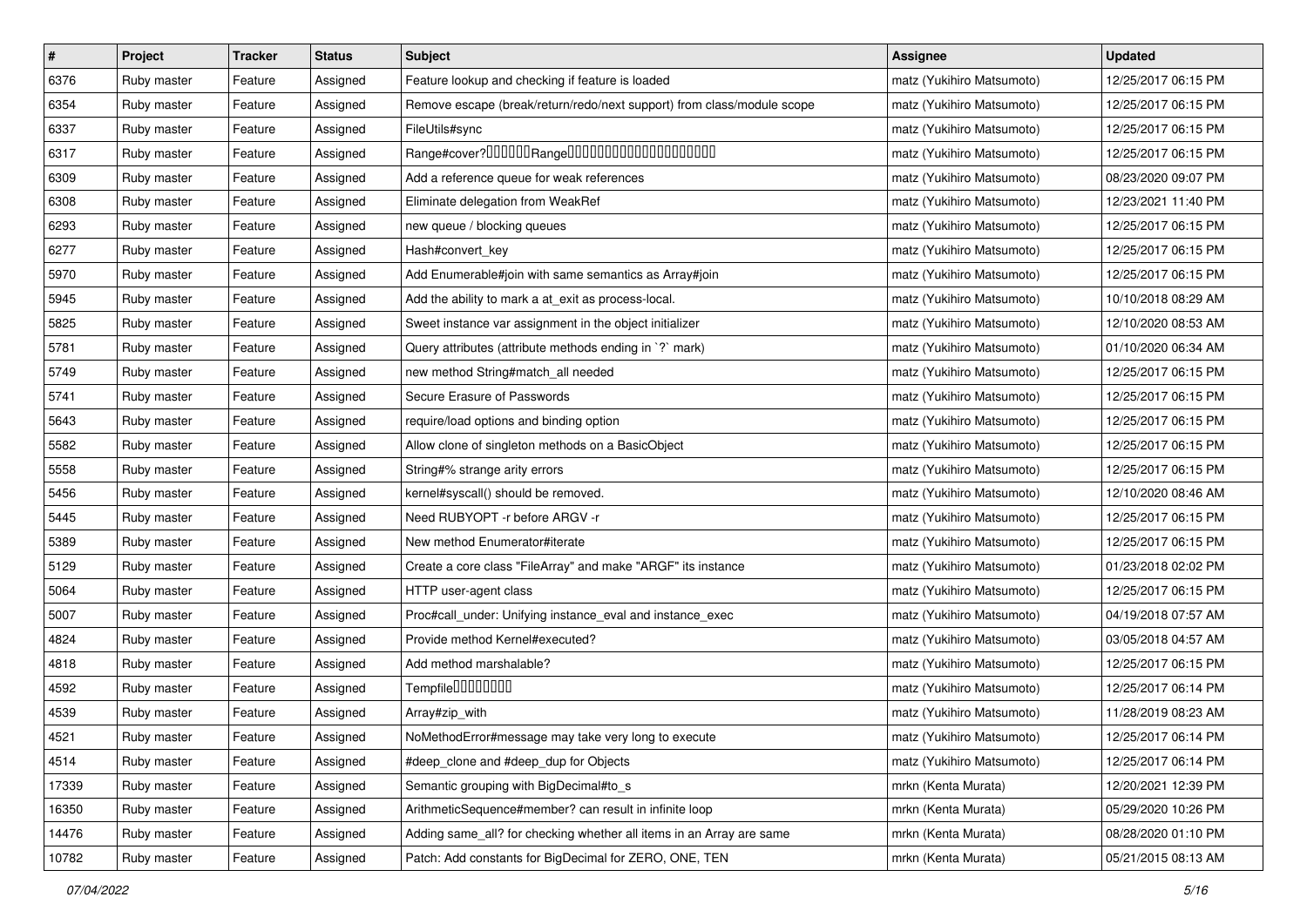| $\vert$ # | Project     | <b>Tracker</b> | <b>Status</b> | <b>Subject</b>                                                            | Assignee                   | <b>Updated</b>      |
|-----------|-------------|----------------|---------------|---------------------------------------------------------------------------|----------------------------|---------------------|
| 8295      | Ruby master | Feature        | Assigned      | Float I Rational IIIIIIIIIIIIIIIIIII BigDecimal IIIIIIIIII                | mrkn (Kenta Murata)        | 12/25/2017 06:15 PM |
| 7321      | Ruby master | Feature        | Assigned      | Newton.#nsolve 00 2 0000000000                                            | mrkn (Kenta Murata)        | 12/25/2017 06:15 PM |
| 6973      | Ruby master | Feature        | Assigned      | Add an #integral? method to Numeric to test for whole-number values       | mrkn (Kenta Murata)        | 12/25/2017 06:15 PM |
| 6857      | Ruby master | Feature        | Assigned      | bigdecimal/math BigMath.E/BigMath.exp R. P. Feynman inspired optimization | mrkn (Kenta Murata)        | 12/25/2017 06:15 PM |
| 5310      | Ruby master | Feature        | Assigned      | Integral objects                                                          | mrkn (Kenta Murata)        | 12/25/2017 06:15 PM |
| 5133      | Ruby master | Feature        | Assigned      | Array#unzip as an alias of Array#transpose                                | mrkn (Kenta Murata)        | 12/25/2017 06:15 PM |
| 5654      | Ruby master | Feature        | Assigned      | Introduce global lock to avoid concurrent require                         | nahi (Hiroshi Nakamura)    | 12/25/2017 06:15 PM |
| 17638     | Ruby master | Feature        | Assigned      | Support backtracing with the libbacktrace library                         | naruse (Yui NARUSE)        | 03/05/2021 03:40 PM |
| 17111     | Ruby master | Feature        | Assigned      | Improve performance of Net::HTTPHeader#set_form by 40%                    | naruse (Yui NARUSE)        | 08/10/2020 05:36 AM |
| 13221     | Ruby master | Feature        | Assigned      | [PATCH] gems/bundled_gems: add "curses" RubyGem                           | naruse (Yui NARUSE)        | 09/25/2017 06:32 PM |
| 9020      | Ruby master | Feature        | Assigned      | Net::HTTPResponse predicate/query methods                                 | naruse (Yui NARUSE)        | 12/25/2017 06:15 PM |
| 6265      | Ruby master | Feature        | Assigned      | Remove 'useless' 'concatenation' syntax                                   | naruse (Yui NARUSE)        | 08/10/2016 02:36 AM |
| 5764      | Ruby master | Feature        | Assigned      | Net::HTTP should assume HTTP/0.9 on unexpected responses                  | naruse (Yui NARUSE)        | 07/15/2019 05:06 PM |
| 5461      | Ruby master | Feature        | Assigned      | Add pipelining to Net::HTTP                                               | naruse (Yui NARUSE)        | 12/25/2017 06:15 PM |
| 13577     | Ruby master | Feature        | Assigned      | Digest file accidentally receives File object but uses file path          | nobu (Nobuyoshi Nakada)    | 05/20/2017 06:50 PM |
| 13516     | Ruby master | Feature        | Assigned      | Improve the text of the circular require warning                          | nobu (Nobuyoshi Nakada)    | 08/31/2017 05:49 AM |
| 8959      | Ruby master | Feature        | Assigned      | Allow top level prepend                                                   | nobu (Nobuyoshi Nakada)    | 10/16/2013 03:22 AM |
| 8460      | Ruby master | Feature        | Assigned      | PATCH: optparse: add keep_unknown option                                  | nobu (Nobuyoshi Nakada)    | 05/27/2021 10:07 PM |
| 7532      | Ruby master | Feature        | Assigned      | Hardcoded compiler location                                               | nobu (Nobuyoshi Nakada)    | 12/25/2017 06:15 PM |
| 7394      | Ruby master | Feature        | Assigned      | Enumerable#find ifnone parameter could be non-callable                    | nobu (Nobuyoshi Nakada)    | 02/10/2021 09:32 AM |
| 6769      | Ruby master | Feature        | Assigned      | rbinstall.rb: install both src and batch files separetely                 | nobu (Nobuyoshi Nakada)    | 10/30/2015 12:38 PM |
| 6012      | Ruby master | Feature        | Assigned      | Proc#source_location also return the column                               | nobu (Nobuyoshi Nakada)    | 02/12/2019 07:49 AM |
| 4924      | Ruby master | Feature        | Assigned      | mkmf have_header fails with C++ headers                                   | nobu (Nobuyoshi Nakada)    | 12/25/2017 06:15 PM |
| 2324      | Ruby master | Feature        | Assigned      | Dir instance methods for relative path                                    | nobu (Nobuyoshi Nakada)    | 12/25/2017 05:58 PM |
| 14901     | Ruby master | Feature        | Assigned      | [PATCH] do not block SIGCHLD in normal Ruby Threads                       | normalperson (Eric Wong)   | 07/19/2021 05:23 AM |
| 13721     | Ruby master | Feature        | Assigned      | [PATCH] net/imap: dedupe attr keys in Net::IMAP::FetchData                | normalperson (Eric Wong)   | 07/27/2017 09:51 AM |
| 12354     | Ruby master | Feature        | Assigned      | PKey::EC Can't output public key pem when private key exists              | rhenium (Kazuki Yamaguchi) | 07/24/2019 10:57 PM |
| 8126      | Ruby master | Feature        | Assigned      | OpenSSL::SSL:SSLSocket does not define #recv and #send messages           | rhenium (Kazuki Yamaguchi) | 08/08/2019 11:05 PM |
| 14412     | Ruby master | Feature        | Assigned      | DRb UNIX on local machine: add support for getpeereid()                   | seki (Masatoshi Seki)      | 01/28/2018 12:51 PM |
| 5434      | Ruby master | Feature        | Assigned      | Allow per-class whitelisting of methods safe to expose through DRb        | seki (Masatoshi Seki)      | 12/25/2017 06:15 PM |
| 12281     | Ruby master | Feature        | Assigned      | Allow lexically scoped use of refinements with 'using {}' block syntax    | shugo (Shugo Maeda)        | 06/13/2016 07:44 AM |
| 6682      | Ruby master | Feature        | Assigned      | Add a method to return an instance attached by a singleton class          | shyouhei (Shyouhei Urabe)  | 12/25/2017 06:15 PM |
| 11955     | Ruby master | Feature        | Assigned      | Expose Object that Receives logs in Logger                                | sonots (Naotoshi Seo)      | 11/09/2017 11:35 AM |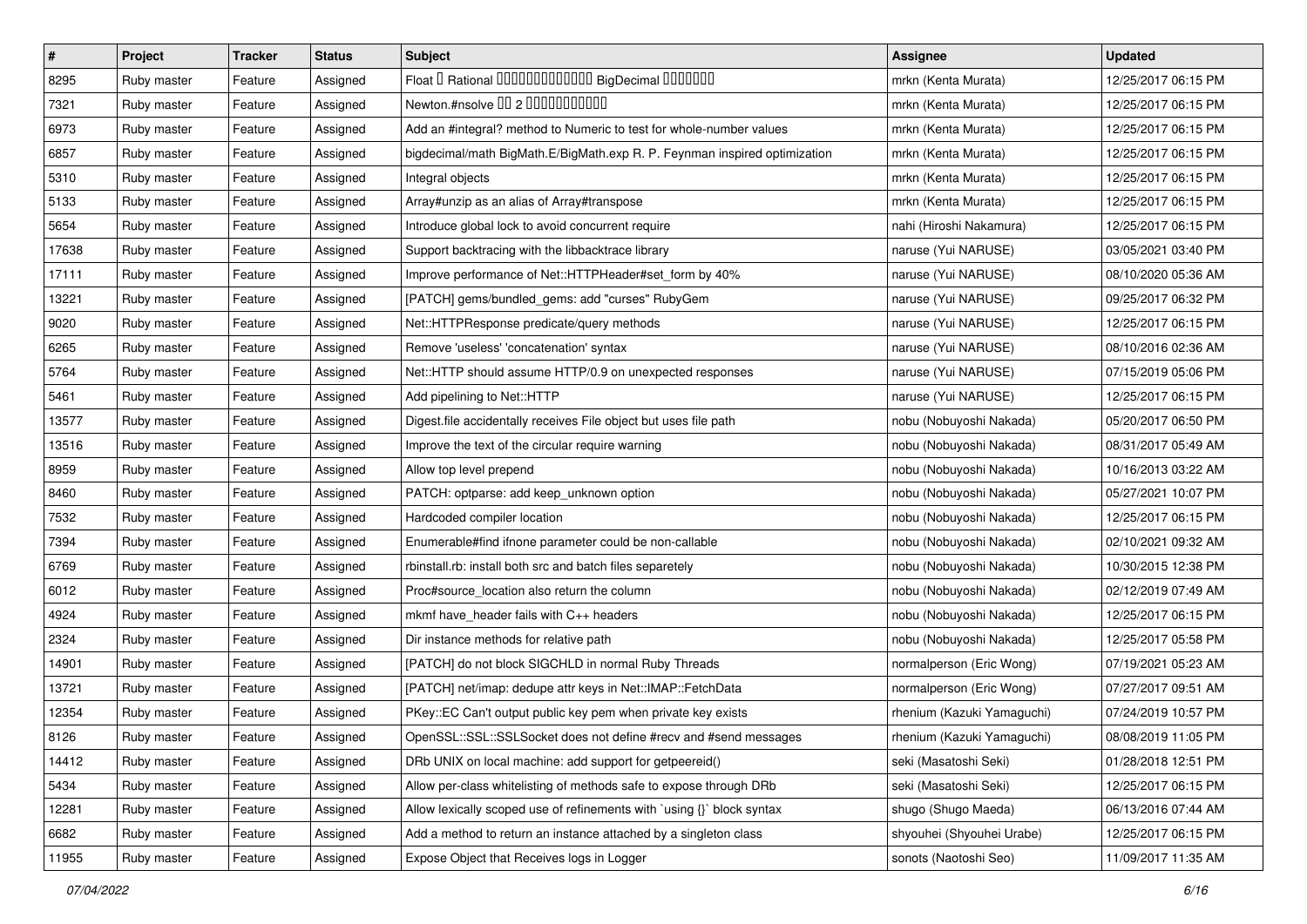| $\vert$ # | Project     | <b>Tracker</b> | <b>Status</b> | <b>Subject</b>                                                                                              | <b>Assignee</b>                    | <b>Updated</b>      |
|-----------|-------------|----------------|---------------|-------------------------------------------------------------------------------------------------------------|------------------------------------|---------------------|
| 15239     | Ruby master | Feature        | Assigned      | [patch] test-spec win32ole                                                                                  | suke (Masaki Suketa)               | 12/29/2019 01:04 PM |
| 6613      | Ruby master | Feature        | Assigned      | VT_RECORD, IRecordInfo Support in WIN32OLE                                                                  | suke (Masaki Suketa)               | 12/25/2017 06:15 PM |
| 7518      | Ruby master | Feature        | Assigned      | Fiddle::Pointer#to_str and Fiddle::Pointer#to_int should be removed                                         | tenderlovemaking (Aaron Patterson) | 08/15/2013 04:56 AM |
| 7488      | Ruby master | Feature        | Assigned      | Receiving object_id in object creation probes                                                               | tenderlovemaking (Aaron Patterson) | 12/25/2017 06:15 PM |
| 10038     | Ruby master | Feature        | Assigned      | Extend ObjectSpace.dump to expose buffer addresses for String and Array                                     | tmm1 (Aman Karmani)                | 01/05/2018 09:01 PM |
| 12653     | Ruby master | Feature        | Assigned      | Use wide WinAPI for rb_w32_getcwd                                                                           | usa (Usaku NAKAMURA)               | 09/12/2016 06:35 AM |
| 15166     | Ruby master | Feature        | Assigned      | 2.5 times faster implementation than current gcd implmentation                                              | watson1978 (Shizuo Fujita)         | 04/26/2019 09:12 PM |
| 4831      | Ruby master | Feature        | Assigned      | Integer#prime_factors                                                                                       | yugui (Yuki Sonoda)                | 01/23/2018 08:09 AM |
| 9235      | Ruby master | Feature        | Assigned      | Documentation for commercial support                                                                        | zzak (Zachary Scott)               | 08/10/2019 02:55 PM |
| 15047     | Ruby master | Feature        | Assigned      | Documentation and more functions for Hash functions in C API                                                |                                    | 03/20/2019 01:24 AM |
| 13847     | Ruby master | Feature        | Assigned      | Gem activated problem for default gems                                                                      |                                    | 12/10/2020 08:53 AM |
| 12848     | Ruby master | Feature        | Assigned      | Crazy idea: Allow regex definition for methods (Do not take it seriously please)                            |                                    | 10/18/2016 12:17 AM |
| 11625     | Ruby master | Feature        | Assigned      | Unlock GVL for SHA1 calculations                                                                            |                                    | 09/25/2018 11:26 AM |
| 9830      | Ruby master | Feature        | Assigned      | Support for GOST private/public keys                                                                        |                                    | 09/13/2015 03:10 AM |
| 6133      | Ruby master | Feature        | Assigned      | SSLSocket <sup>[</sup> shutdown <sup>[11]</sup>                                                             |                                    | 09/13/2015 03:22 AM |
| 6047      | Ruby master | Feature        | Assigned      | read_all: Grow buffer exponentially in generic case                                                         |                                    | 09/13/2015 03:19 AM |
| 12040     | Ruby master | Bug            | Assigned      | [Win32] File.stat fails on a mounted volume                                                                 | cruby-windows                      | 02/01/2016 08:13 AM |
| 9944      | Ruby master | <b>Bug</b>     | Assigned      | in ruby for windows in "system" a redirection to append a file works incorrectly                            | cruby-windows                      | 01/05/2018 09:00 PM |
| 7968      | Ruby master | Bug            | Assigned      | Poor UDPSocket#send performance in ruby 2.0.0 on windows                                                    | cruby-windows                      | 10/23/2017 12:23 AM |
| 17882     | Ruby master | Bug            | Assigned      | bootstraptest/test_ractor.rb:224 segfaults on Cygwin                                                        | cruby-cygwin                       | 05/19/2022 08:20 AM |
| 13999     | Ruby master | <b>Bug</b>     | Assigned      | Cygwin DDD ripper_state_lex.rb DDDDDDD                                                                      | cruby-cygwin                       | 05/19/2022 08:20 AM |
| 12506     | Ruby master | <b>Bug</b>     | Assigned      | On cygwin, Feature #5994 does not work                                                                      | cruby-cygwin                       | 05/19/2022 08:20 AM |
| 12445     | Ruby master | <b>Bug</b>     | Assigned      | Testing TestlO#test_open_fifo_does_not_block_other_threads results in deadlock on<br>cygwin                 | cruby-cygwin                       | 05/19/2022 08:20 AM |
| 12444     | Ruby master | Bug            | Assigned      | Segmentation fault when running TestException#test_machine_stackoverflow on<br>cygwin                       | cruby-cygwin                       | 05/19/2022 08:20 AM |
| 12442     | Ruby master | Bug            | Assigned      | TestArgf#test_textmode fails on cygwin                                                                      | cruby-cygwin                       | 05/19/2022 08:20 AM |
| 13513     | Ruby master | <b>Bug</b>     | Assigned      | Resolv::DNS::Message.decode hangs after detecting truncation in UDP messages                                | akr (Akira Tanaka)                 | 03/08/2021 11:35 PM |
| 8445      | Ruby master | Bug            | Assigned      | IO.open and IO#set_enconding does not support :fallback option                                              | akr (Akira Tanaka)                 | 06/14/2022 06:02 AM |
| 18337     | Ruby master | <b>Bug</b>     | Assigned      | Ruby allows zero-width characters in identifiers                                                            | duerst (Martin Dürst)              | 11/24/2021 09:13 AM |
| 16842     | Ruby master | <b>Bug</b>     | Assigned      | 'inspect' prints the UTF-8 character U+0085 (NEXT LINE) verbatim even though it is<br>not printable         | duerst (Martin Dürst)              | 02/26/2021 05:43 AM |
| 13671     | Ruby master | Bug            | Assigned      | Regexp with lookbehind and case-insensitivity raises RegexpError only on strings with<br>certain characters | duerst (Martin Dürst)              | 11/30/2021 04:42 AM |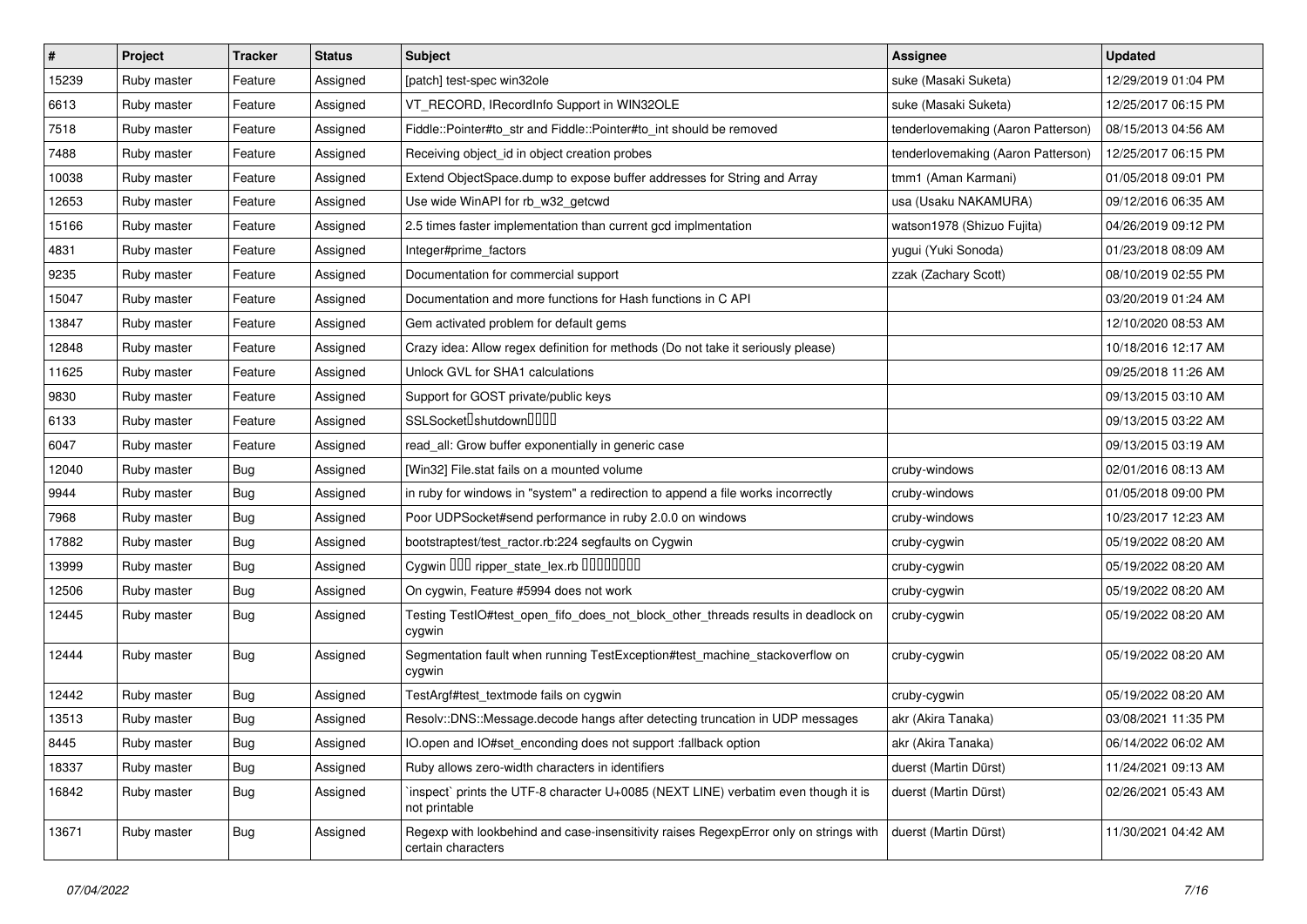| #     | Project     | <b>Tracker</b> | <b>Status</b> | <b>Subject</b>                                                                                                                                                      | Assignee                   | <b>Updated</b>      |
|-------|-------------|----------------|---------------|---------------------------------------------------------------------------------------------------------------------------------------------------------------------|----------------------------|---------------------|
| 6351  | Ruby master | <b>Bug</b>     | Assigned      | transcode table generator does not support multi characters of Unicode                                                                                              | duerst (Martin Dürst)      | 12/25/2017 06:15 PM |
| 18790 | Ruby master | <b>Bug</b>     | Assigned      | cannot load such file -- digest (LoadError)                                                                                                                         | hsbt (Hiroshi SHIBATA)     | 06/06/2022 12:41 AM |
| 18381 | Ruby master | Bug            | Assigned      | Default vs Bundled gems                                                                                                                                             | hsbt (Hiroshi SHIBATA)     | 12/15/2021 11:09 AM |
| 18355 | Ruby master | Bug            | Assigned      | require("pathname") within rack application chnages behaviors of Pathname methods,<br>such as absolute?(), when there are two versions of 'pathname' gem installed. | hsbt (Hiroshi SHIBATA)     | 11/30/2021 08:01 AM |
| 18169 | Ruby master | Bug            | Assigned      | Local copies of gemified libraries are being released out of sync with their gems                                                                                   | hsbt (Hiroshi SHIBATA)     | 02/25/2022 05:40 PM |
| 16951 | Ruby master | Bug            | Assigned      | Consistently referer dependencies                                                                                                                                   | hsbt (Hiroshi SHIBATA)     | 06/17/2021 06:15 AM |
| 15550 | Ruby master | Bug            | Assigned      | Windows - gem bin files - can't run from bash shell                                                                                                                 | hsbt (Hiroshi SHIBATA)     | 03/20/2019 01:05 AM |
| 14679 | Ruby master | <b>Bug</b>     | Assigned      | StdLib gems should properly specify their dependencies                                                                                                              | hsbt (Hiroshi SHIBATA)     | 04/11/2018 01:14 PM |
| 10919 | Ruby master | Bug            | Assigned      | [gem install] installs multipe platforms                                                                                                                            | hsbt (Hiroshi SHIBATA)     | 07/30/2019 07:44 AM |
| 9366  | Ruby master | <b>Bug</b>     | Assigned      | "make-j32 check TESTS=-j32" occasionally fails on rubygems/specification                                                                                            | hsbt (Hiroshi SHIBATA)     | 07/26/2018 02:13 AM |
| 17664 | Ruby master | Bug            | Assigned      | Behavior of sockets changed in Ruby 3.0 to non-blocking                                                                                                             | ioquatix (Samuel Williams) | 07/12/2021 10:28 AM |
| 595   | Ruby master | <b>Bug</b>     | Assigned      | Fiber ignores ensure clause                                                                                                                                         | ioquatix (Samuel Williams) | 12/29/2019 10:37 AM |
| 18808 | Ruby master | <b>Bug</b>     | Assigned      | Cannot compile ruby 3.1.2 on powerpc64le-linux without disabling the jit features                                                                                   | k0kubun (Takashi Kokubun)  | 06/20/2022 10:40 AM |
| 18142 | Ruby master | <b>Bug</b>     | Assigned      | Segmentation fault with Ruby 3.0.2                                                                                                                                  | k0kubun (Takashi Kokubun)  | 09/02/2021 07:43 AM |
| 16694 | Ruby master | Bug            | Assigned      | JIT vs hardened GCC with PCH                                                                                                                                        | k0kubun (Takashi Kokubun)  | 02/02/2021 07:38 AM |
| 11531 | Ruby master | Bug            | Assigned      | IPAddr#== implements wrong logic                                                                                                                                    | knu (Akinori MUSHA)        | 12/29/2019 12:50 PM |
| 18572 | Ruby master | Bug            | Assigned      | Performance regression when invoking refined methods                                                                                                                | ko1 (Koichi Sasada)        | 02/10/2022 12:48 AM |
| 18464 | Ruby master | Bug            | Assigned      | RUBY_INTERNAL_EVENT_NEWOBJ tracepoint causes an interpreter crash when<br>combined with Ractors                                                                     | ko1 (Koichi Sasada)        | 06/08/2022 08:25 AM |
| 18024 | Ruby master | Bug            | Assigned      | Ractor crashes when connections are closed in multiple Ractors                                                                                                      | ko1 (Koichi Sasada)        | 12/14/2021 04:41 PM |
| 17998 | Ruby master | <b>Bug</b>     | Assigned      | ractor: process hanging (with ractors initialized, but not being used)                                                                                              | ko1 (Koichi Sasada)        | 12/02/2021 08:17 PM |
| 17826 | Ruby master | Bug            | Assigned      | Ractor#take hangs if used in multiple Threads                                                                                                                       | ko1 (Koichi Sasada)        | 12/15/2021 01:30 PM |
| 17679 | Ruby master | Bug            | Assigned      | Ractor incoming channel can consume unlimited resources                                                                                                             | ko1 (Koichi Sasada)        | 06/30/2022 10:49 AM |
| 17678 | Ruby master | Bug            | Assigned      | Ractors do not restart after fork                                                                                                                                   | ko1 (Koichi Sasada)        | 03/09/2021 12:42 AM |
| 17677 | Ruby master | i Bug          | Assigned      | Ractor crashes fork when blocking                                                                                                                                   | ko1 (Koichi Sasada)        | 03/09/2021 12:42 AM |
| 17676 | Ruby master | <b>Bug</b>     | Assigned      | Accessing ENV from Ractor raises IsolationError                                                                                                                     | ko1 (Koichi Sasada)        | 03/09/2021 02:37 AM |
| 17516 | Ruby master | Bug            | Assigned      | forking in a ractor causes Ruby to crash                                                                                                                            | ko1 (Koichi Sasada)        | 11/30/2021 05:26 AM |
| 17196 | Ruby master | Bug            | Assigned      | Segmentation Fault with Socket#close in Ractors                                                                                                                     | ko1 (Koichi Sasada)        | 03/20/2022 01:52 PM |
| 16819 | Ruby master | Bug            | Assigned      | Line reporting off by one when reporting line of a hash?                                                                                                            | ko1 (Koichi Sasada)        | 06/16/2020 05:57 PM |
| 16776 | Ruby master | <b>Bug</b>     | Assigned      | Regression in coverage library                                                                                                                                      | ko1 (Koichi Sasada)        | 11/24/2021 07:26 AM |
| 15499 | Ruby master | Bug            | Assigned      | Breaking behavior on ruby 2.6: rb thread call without gyl doesn't invoke<br>unblock_function when used on the main thread                                           | ko1 (Koichi Sasada)        | 01/05/2021 02:24 AM |
| 14727 | Ruby master | Bug            | Assigned      | TestQueue#test_queue_with_trap always timeout on Windows10                                                                                                          | ko1 (Koichi Sasada)        | 05/01/2018 02:59 AM |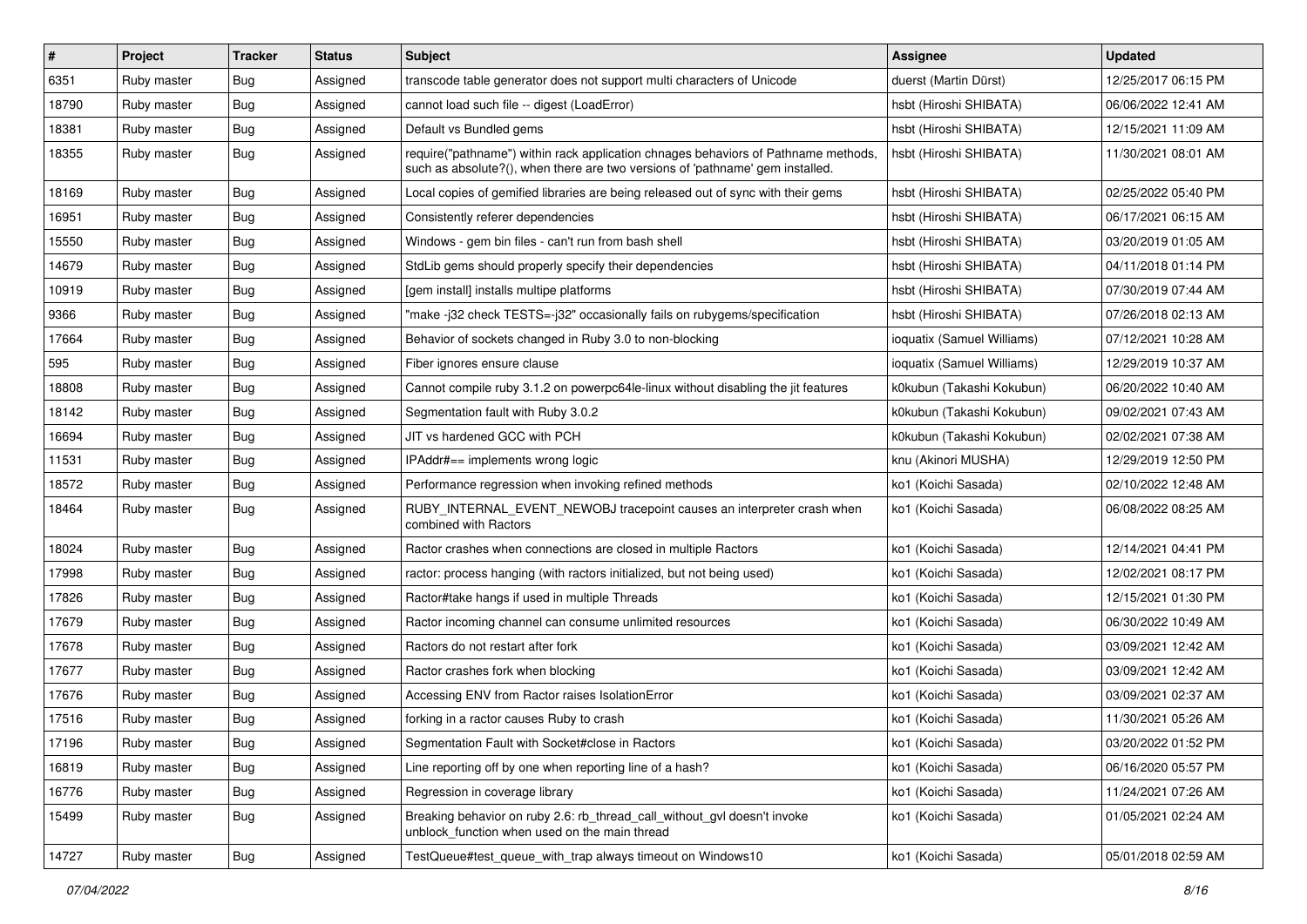| #     | Project     | <b>Tracker</b> | <b>Status</b> | Subject                                                                                    | <b>Assignee</b>            | <b>Updated</b>      |
|-------|-------------|----------------|---------------|--------------------------------------------------------------------------------------------|----------------------------|---------------------|
| 14607 | Ruby master | <b>Bug</b>     | Assigned      | Fix use of the rb_profile_frames start parameter                                           | ko1 (Koichi Sasada)        | 06/09/2022 06:12 AM |
| 14090 | Ruby master | <b>Bug</b>     | Assigned      | TestGc#test_interrupt_in_finalizer` fails very rarely                                      | ko1 (Koichi Sasada)        | 12/02/2021 07:24 PM |
| 7976  | Ruby master | <b>Bug</b>     | Assigned      | TracePoint call is at call point, not call site                                            | ko1 (Koichi Sasada)        | 01/05/2018 09:00 PM |
| 4040  | Ruby master | <b>Bug</b>     | Assigned      | SystemStackError with Hash[*a] for Large _a_                                               | ko1 (Koichi Sasada)        | 12/25/2017 06:14 PM |
| 11269 | Ruby master | <b>Bug</b>     | Assigned      | ruby_init_setproctitle() should be called before require_libraries()                       | kosaki (Motohiro KOSAKI)   | 06/17/2015 03:01 AM |
| 18034 | Ruby master | <b>Bug</b>     | Assigned      | Segmentation fault fiddle with `--enable-bundled-libffi` and macOS                         | kou (Kouhei Sutou)         | 11/30/2021 07:39 AM |
| 17478 | Ruby master | Bug            | Assigned      | Ruby3.0 is slower than Ruby2.7.2 when parsing a large CSV file                             | kou (Kouhei Sutou)         | 11/24/2021 05:12 AM |
| 8782  | Ruby master | <b>Bug</b>     | Assigned      | Don't set rl getc function on editline                                                     | kouji (Kouji Takao)        | 01/05/2018 09:00 PM |
| 7859  | Ruby master | <b>Bug</b>     | Assigned      | Readline: Incorrect arrow key behavior in vi_editing_mode insert mode with Readline<br>6.2 | kouji (Kouji Takao)        | 12/25/2017 06:15 PM |
| 11704 | Ruby master | Bug            | Assigned      | Refinements only get "used" once in loop                                                   | matz (Yukihiro Matsumoto)  | 04/14/2016 02:45 AM |
| 18677 | Ruby master | <b>Bug</b>     | Assigned      | BigDecimal#power (**) returns FloatDomainError when passing an infinite parameter          | mrkn (Kenta Murata)        | 04/20/2022 02:04 AM |
| 5179  | Ruby master | Bug            | Assigned      | Complex#rationalize and to_r with approximate zeros                                        | mrkn (Kenta Murata)        | 01/17/2020 03:00 AM |
| 11526 | Ruby master | <b>Bug</b>     | Assigned      | Streaming HTTP requests are not idempotent and should not be retried                       | naruse (Yui NARUSE)        | 07/01/2019 09:16 PM |
| 17578 | Ruby master | <b>Bug</b>     | Assigned      | mkmf experimental C++ Support                                                              | nobu (Nobuyoshi Nakada)    | 01/27/2021 03:51 AM |
| 16836 | Ruby master | <b>Bug</b>     | Assigned      | configure-time LDFLAGS leak into ruby pkg-config file                                      | nobu (Nobuyoshi Nakada)    | 08/14/2021 09:10 AM |
| 16497 | Ruby master | <b>Bug</b>     | Assigned      | StringIO#internal_encoding is broken (more severely in 2.7)                                | nobu (Nobuyoshi Nakada)    | 10/26/2021 04:31 PM |
| 14543 | Ruby master | Bug            | Assigned      | 'make commit' show error of 'common-srcs'                                                  | nobu (Nobuyoshi Nakada)    | 06/02/2018 04:17 AM |
| 13298 | Ruby master | Bug            | Assigned      | mingw SEGV TestEnumerable#test callcc                                                      | nobu (Nobuyoshi Nakada)    | 06/04/2021 03:41 AM |
| 13269 | Ruby master | Bug            | Assigned      | test/readline/test_readline.rb and mingw                                                   | nobu (Nobuyoshi Nakada)    | 03/13/2017 08:56 AM |
| 12725 | Ruby master | Bug            | Assigned      | Trying to use ./miniruby before it exists                                                  | nobu (Nobuyoshi Nakada)    | 04/28/2017 01:45 PM |
| 12473 | Ruby master | Bug            | Assigned      | Test failure on fedora with TestTimeExtension#test_huge_precision                          | nobu (Nobuyoshi Nakada)    | 04/28/2017 01:45 PM |
| 12436 | Ruby master | <b>Bug</b>     | Assigned      | newline argument of File.open seems not respected on Windows                               | nobu (Nobuyoshi Nakada)    | 10/25/2021 09:07 AM |
| 9955  | Ruby master | Bug            | Assigned      | issue building dll on mingw, library not found                                             | nobu (Nobuyoshi Nakada)    | 01/05/2018 09:00 PM |
| 9010  | Ruby master | Bug            | Assigned      | /configure --prefix= cannot handle directories with spaces                                 | nobu (Nobuyoshi Nakada)    | 04/26/2021 10:38 PM |
| 8299  | Ruby master | <b>Bug</b>     | Assigned      | Minor error in float parsing                                                               | nobu (Nobuyoshi Nakada)    | 12/30/2019 03:00 AM |
| 7964  | Ruby master | <b>Bug</b>     | Assigned      | Writing an ASCII-8BIT String to a StringIO created from a UTF-8 String                     | nobu (Nobuyoshi Nakada)    | 01/05/2018 09:00 PM |
| 6360  | Ruby master | <b>Bug</b>     | Assigned      | Debug information build even without requesting it                                         | nobu (Nobuyoshi Nakada)    | 01/05/2018 09:00 PM |
| 5317  | Ruby master | <b>Bug</b>     | Assigned      |                                                                                            | nobu (Nobuyoshi Nakada)    | 01/05/2018 09:00 PM |
| 18727 | Ruby master | Bug            | Assigned      | Make failed on x86_64-cygwin (LoadError)                                                   | peterzhu2118 (Peter Zhu)   | 04/16/2022 05:15 AM |
| 12582 | Ruby master | Bug            | Assigned      | OpenSSL Authenticated Encryption should check for tag length                               | rhenium (Kazuki Yamaguchi) | 04/28/2017 01:45 PM |
| 13864 | Ruby master | Bug            | Assigned      | Rinda multicast test failures due to missing default route                                 | seki (Masatoshi Seki)      | 08/17/2021 07:16 AM |
| 17289 | Ruby master | Bug            | Assigned      | Time#strftime occurs Segmentation Fault on ruby-2.7.2p137                                  | shyouhei (Shyouhei Urabe)  | 11/05/2020 07:57 AM |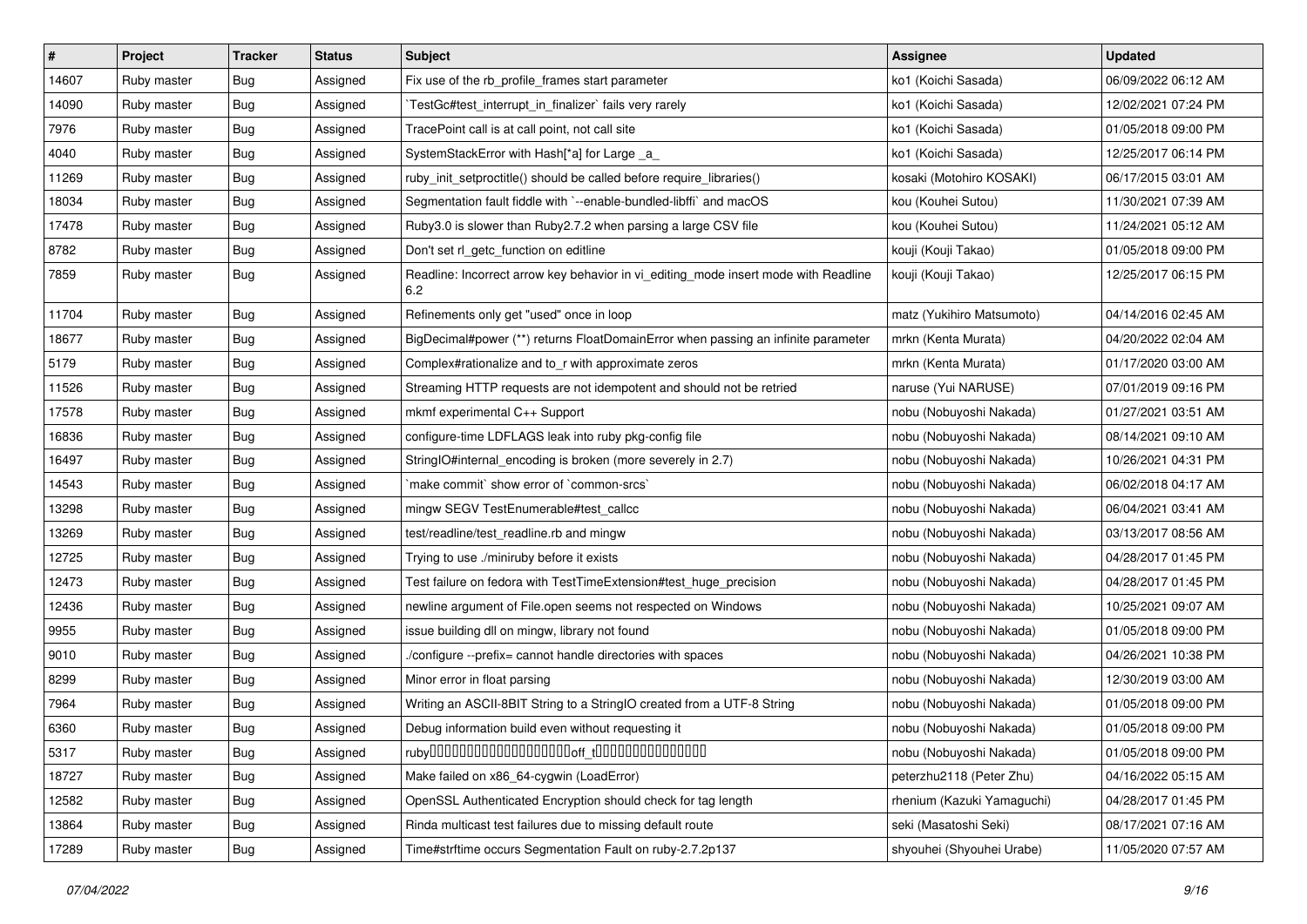| $\vert$ # | Project     | <b>Tracker</b> | <b>Status</b> | <b>Subject</b>                                                                                                             | Assignee                    | <b>Updated</b>      |
|-----------|-------------|----------------|---------------|----------------------------------------------------------------------------------------------------------------------------|-----------------------------|---------------------|
| 9115      | Ruby master | Bug            | Assigned      | Logger traps all exceptions; breaks Timeout                                                                                | sonots (Naotoshi Seo)       | 08/20/2019 12:47 PM |
| 5334      | Ruby master | Bug            | Assigned      | Segmentation fault in InternetExplorer IServiceProvider interface                                                          | suke (Masaki Suketa)        | 12/30/2019 03:00 AM |
| 18133     | Ruby master | <b>Bug</b>     | Assigned      | LTO: TestGCCompact#test_ast_compacts segfaults on i686                                                                     |                             | 04/23/2022 04:19 PM |
| 9189      | Ruby master | Bug            | Assigned      | Build failure on Windows in case of nonascii TEMP environment.                                                             |                             | 01/05/2018 09:00 PM |
| 17569     | Ruby master | Misc           | Open          | 'uri' lib maintainership                                                                                                   | akr (Akira Tanaka)          | 01/23/2021 10:42 AM |
| 17154     | Ruby master | Misc           | Open          | Update Pathname Documentation to Clarify Expected Behavior                                                                 | akr (Akira Tanaka)          | 09/05/2020 01:18 PM |
| 18068     | Ruby master | Misc           | Open          | Silence LoadError only if it is for rubygems itself                                                                        | hsbt (Hiroshi SHIBATA)      | 08/08/2021 02:21 PM |
| 16188     | Ruby master | Misc           | Open          | What are the performance implications of the new keyword arguments in 2.7 and 3.0?                                         | jeremyevans0 (Jeremy Evans) | 11/27/2019 04:45 PM |
| 18761     | Ruby master | Misc           | Open          | provide an example wasm project                                                                                            | katei (Yuta Saito)          | 05/23/2022 11:01 AM |
| 17502     | Ruby master | Misc           | Open          | C vs Ruby                                                                                                                  | ko1 (Koichi Sasada)         | 12/02/2021 07:53 PM |
| 15802     | Ruby master | Misc           | Open          | Reduce the minimum string buffer size from 127 to 63 bytes                                                                 | ko1 (Koichi Sasada)         | 07/30/2019 04:04 AM |
| 14760     | Ruby master | Misc           | Open          | cross-thread IO#close semantics                                                                                            | matz (Yukihiro Matsumoto)   | 05/17/2018 08:21 AM |
| 10541     | Ruby master | Misc           | Open          | Remove shorthand string interpolation syntax                                                                               | matz (Yukihiro Matsumoto)   | 10/08/2015 05:44 PM |
| 15007     | Ruby master | Misc           | Open          | Let all Init_xxx and extension APIs frequently called from init code paths be considered<br>cold                           | naruse (Yui NARUSE)         | 12/06/2018 11:05 AM |
| 10628     | Ruby master | Misc           | Open          | Peformance of URI module                                                                                                   | naruse (Yui NARUSE)         | 12/26/2014 04:08 PM |
| 14692     | Ruby master | Misc           | Open          | Question: Ruby stdlib's Option Parser                                                                                      | nobu (Nobuyoshi Nakada)     | 04/22/2018 05:53 AM |
| 18726     | Ruby master | Misc           | Open          | CI Error on c99 and c2x                                                                                                    | shyouhei (Shyouhei Urabe)   | 04/19/2022 09:05 AM |
| 10513     | Ruby master | Misc           | Open          | instance eval yields the receiver, but is documented to yield no arguments                                                 | zzak (Zachary Scott)        | 11/14/2014 10:29 PM |
| 18891     | Ruby master | Misc           | Open          | Expand tabs in C code                                                                                                      |                             | 07/04/2022 08:02 PM |
| 18888     | Ruby master | Misc           | Open          | Migrate ruby-lang.org mail services to Google Domains and Google Workspace                                                 |                             | 06/30/2022 09:14 PM |
| 18840     | Ruby master | Misc           | Open          | Top-level #using and other methods docs                                                                                    |                             | 06/18/2022 07:12 PM |
| 18836     | Ruby master | Misc           | Open          | DevMeeting-2022-07-21                                                                                                      |                             | 06/30/2022 03:26 AM |
| 18725     | Ruby master | Misc           | Open          | IO#write and IO#wait_writable block for write pipe if read pipe is closed in other thread<br>on OpenBSD                    |                             | 04/13/2022 11:20 PM |
| 18587     | Ruby master | Misc           | Open          | What was the reason behind Ruby choosing SipHash for Hash?                                                                 |                             | 02/17/2022 12:02 AM |
| 18420     | Ruby master | Misc           | Open          | Question about how to handle IO.pipe reader and writer when forking                                                        |                             | 12/22/2021 12:04 AM |
| 18404     | Ruby master | Misc           | Open          | 3.1 documentation problems tracking ticket                                                                                 |                             | 12/24/2021 03:59 PM |
| 18352     | Ruby master | Misc           | Open          | What is the Hash#grep expected?                                                                                            |                             | 11/28/2021 10:39 PM |
| 18248     | Ruby master | Misc           | Open          | Add Feature Triaging Guide                                                                                                 |                             | 10/12/2021 03:21 PM |
| 18150     | Ruby master | Misc           | Open          | Proposal: Deprecate leading zero syntax to declare octals, since it's extremely<br>confusing (and Python 3 removed it too) |                             | 09/04/2021 03:21 AM |
| 18082     | Ruby master | Misc           | Open          | FileUtils.remove_entry_secure has inconsistent document                                                                    |                             | 08/17/2021 04:26 PM |
| 17829     | Ruby master | Misc           | Open          | Clang/LLVM correctness of x64-mingw32 build (`shorten-64-to-32` warnings)                                                  |                             | 04/26/2021 04:23 PM |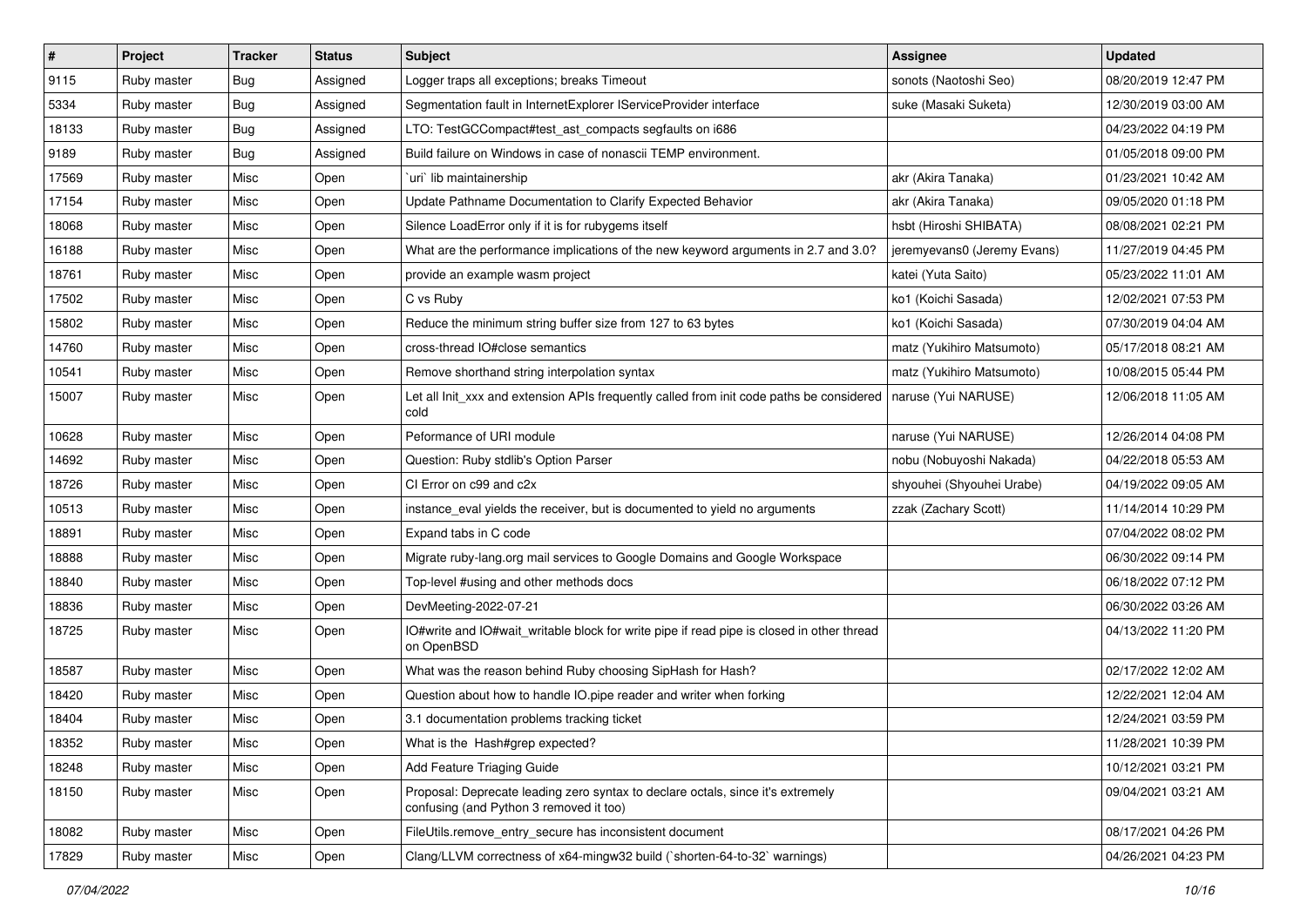| $\vert$ # | Project     | <b>Tracker</b> | <b>Status</b> | <b>Subject</b>                                                                                              | Assignee | <b>Updated</b>      |
|-----------|-------------|----------------|---------------|-------------------------------------------------------------------------------------------------------------|----------|---------------------|
| 17815     | Ruby master | Misc           | Open          | Snapcraft Ruby plugin                                                                                       |          | 04/20/2021 07:59 PM |
| 17683     | Ruby master | Misc           | Open          | Current status of beginless range (experimental or not)                                                     |          | 06/05/2021 07:22 AM |
| 17637     | Ruby master | Misc           | Open          | Endless ranges with 'nil' boundary weird behavior                                                           |          | 02/19/2021 07:57 AM |
| 17591     | Ruby master | Misc           | Open          | Test frameworks and REPLs do not show deprecation warnings by default                                       |          | 02/17/2021 09:06 AM |
| 17586     | Ruby master | Misc           | Open          | Please run Windows CI in all std-lib repos                                                                  |          | 01/28/2021 02:34 PM |
| 17565     | Ruby master | Misc           | Open          | Prefer use of access(2) in rb_file_load_ok() to check for existence of require'd files                      |          | 01/21/2021 08:52 PM |
| 17422     | Ruby master | Misc           | Open          | 3.0 documentation problems tracking ticket                                                                  |          | 12/24/2020 12:51 PM |
| 17399     | Ruby master | Misc           | Open          | Are endless methods experimental?                                                                           |          | 12/22/2020 07:05 PM |
| 17390     | Ruby master | Misc           | Open          | Class and method-level docs for Ractor                                                                      |          | 12/13/2020 06:33 PM |
| 17309     | Ruby master | Misc           | Open          | URI.escape being deprecated, yet there is no replacement                                                    |          | 11/11/2020 12:52 AM |
| 17199     | Ruby master | Misc           | Open          | id outputed by inspect and to_s output does not allow to find actual object_id and<br>vice-versa            |          | 10/20/2020 09:35 PM |
| 17174     | Ruby master | Misc           | Open          | "Error relocating, symbol not found" error when compiling a native extension on Alpine<br>with Ruby $>=2.4$ |          | 10/06/2020 11:19 AM |
| 17137     | Ruby master | Misc           | Open          | Cooperation on maintaining official docker ruby images                                                      |          | 09/02/2020 05:03 PM |
| 17053     | Ruby master | Misc           | Open          | RDoc for Hash Keys                                                                                          |          | 07/28/2020 01:21 AM |
| 16895     | Ruby master | Misc           | Open          | Request for cooperation: Try your applications/libraries with master branch and debug<br>options            |          | 05/15/2020 11:51 PM |
| 16803     | Ruby master | Misc           | Open          | Discussion: those internal macros reside in public API headers                                              |          | 05/14/2020 12:27 PM |
| 16750     | Ruby master | Misc           | Open          | Change typedef of VALUE for better type checking                                                            |          | 04/03/2020 02:34 AM |
| 16678     | Ruby master | Misc           | Open          | Array#values_at has unintuitive behavior when supplied a range starting with negative<br>index              |          | 03/09/2020 02:06 PM |
| 16671     | Ruby master | Misc           | Open          | <b>BASERUBY</b> version policy                                                                              |          | 03/05/2020 01:11 AM |
| 16659     | Ruby master | Misc           | Open          | Documentation on Regexp missing for absence pattern (?~pat)                                                 |          | 02/27/2020 04:16 PM |
| 16629     | Ruby master | Misc           | Open          | ruby-loco now built & saved on GitHub, both mingw & mswin builds                                            |          | 02/12/2020 01:53 PM |
| 16507     | Ruby master | Misc           | Open          | $=$ vs include? or match?                                                                                   |          | 01/12/2020 11:27 PM |
| 16487     | Ruby master | Misc           | Open          | Potential for SIMD usage in ruby-core                                                                       |          | 01/16/2020 05:25 AM |
| 16464     | Ruby master | Misc           | Open          | Which core objects should support deconstruct/deconstruct_keys?                                             |          | 12/30/2019 07:54 AM |
| 16436     | Ruby master | Misc           | Open          | hash missing #last method, make it not so consistent (it has #first)                                        |          | 01/06/2021 09:47 AM |
| 16408     | Ruby master | Misc           | Open          | Ruby docs list incorrect method signatures for PTY::getpty/PTY::spawn                                       |          | 12/12/2019 05:12 PM |
| 16396     | Ruby master | Misc           | Open          | What is the reason for this behaviour of Find.find?                                                         |          | 12/09/2019 02:51 PM |
| 16346     | Ruby master | Misc           | Open          | Confusing macro name: RUBY_MARK_NO_PIN_UNLESS_NULL                                                          |          | 11/13/2019 07:39 AM |
| 16267     | Ruby master | Misc           | Open          | MinGW CI - add to Actions ?                                                                                 |          | 10/21/2019 01:10 AM |
| 16235     | Ruby master | Misc           | Open          | ENV.assoc spec test does not test invalid name                                                              |          | 10/05/2019 10:53 PM |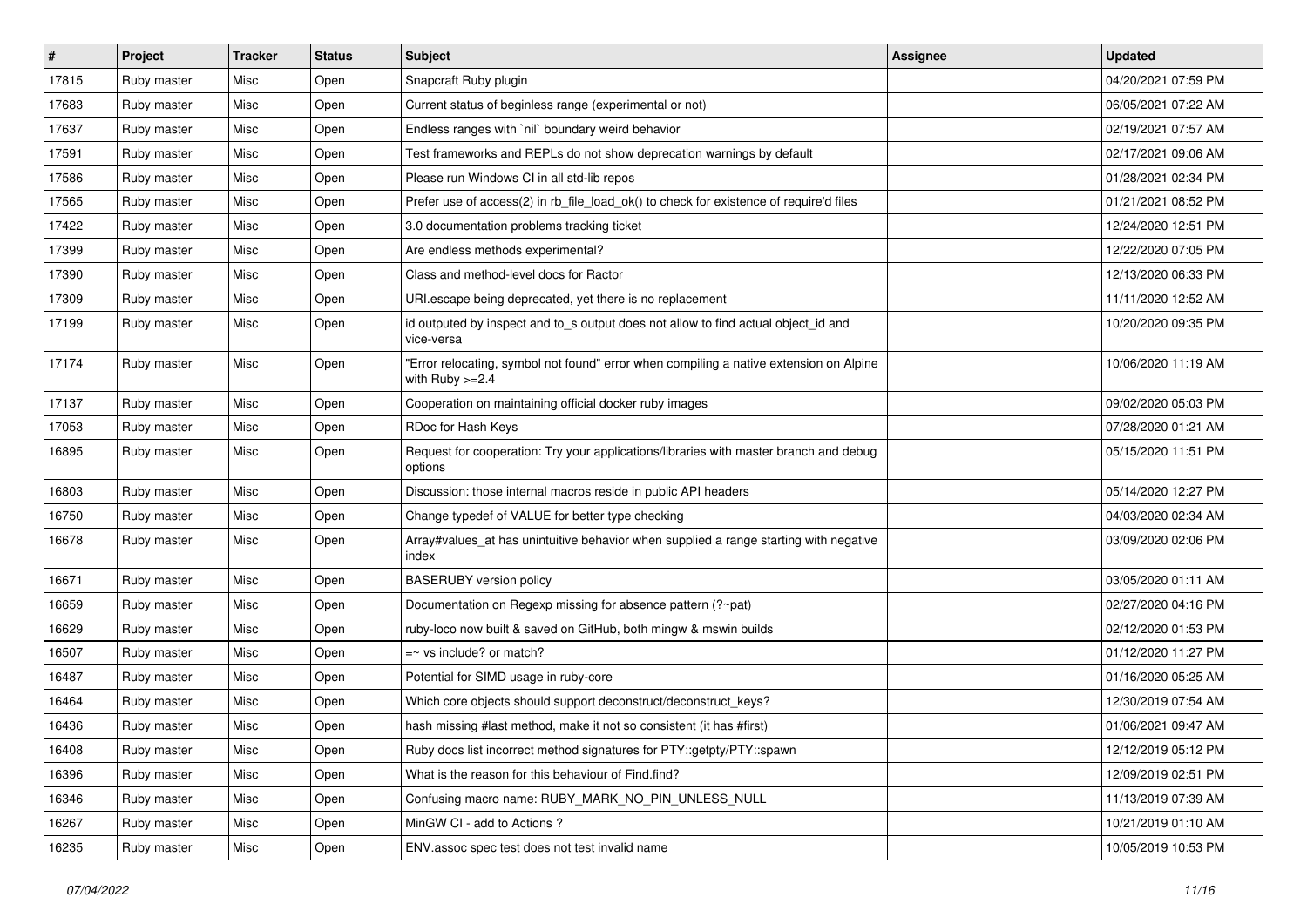| #     | Project     | <b>Tracker</b> | <b>Status</b> | <b>Subject</b>                                                                                                                                        | Assignee | <b>Updated</b>      |
|-------|-------------|----------------|---------------|-------------------------------------------------------------------------------------------------------------------------------------------------------|----------|---------------------|
| 16160 | Ruby master | Misc           | Open          | Lazy init thread local storage                                                                                                                        |          | 09/22/2019 01:55 AM |
| 16157 | Ruby master | Misc           | Open          | What is the correct and *portable* way to do generic delegation?                                                                                      |          | 10/15/2019 04:28 PM |
| 16130 | Ruby master | Misc           | Open          | [Discussion / Ideas] Finding a good name for the concept of/behind guilds - primarily<br>the NAME                                                     |          | 08/27/2019 04:00 PM |
| 16114 | Ruby master | Misc           | Open          | Naming of "beginless range"                                                                                                                           |          | 10/08/2019 03:06 PM |
| 15744 | Ruby master | Misc           | Open          | Improvement needed to documentation of 'Literals'                                                                                                     |          | 06/24/2019 02:27 AM |
| 15654 | Ruby master | Misc           | Open          | Documentation for Complex is wrong or misleading                                                                                                      |          | 03/11/2019 11:55 AM |
| 15568 | Ruby master | Misc           | Open          | TracePoint(:raise)#parameters raises RuntimeError                                                                                                     |          | 01/27/2019 12:02 AM |
| 15514 | Ruby master | Misc           | Open          | Add documentation for implicit array decomposition                                                                                                    |          | 01/10/2019 04:43 PM |
| 15510 | Ruby master | Misc           | Open          | Easter egg in Thread.handle_interrupt                                                                                                                 |          | 01/05/2019 11:53 PM |
| 15431 | Ruby master | Misc           | Open          | Hashes and arrays should not require commas to seperate values when using new<br>lines                                                                |          | 12/18/2018 11:05 AM |
| 15418 | Ruby master | Misc           | Open          | Date.parse('2018')                                                                                                                                    |          | 12/15/2018 09:17 PM |
| 15402 | Ruby master | Misc           | Open          | Shrinking excess retained memory of container types on promotion to uncollectible                                                                     |          | 12/11/2018 08:43 PM |
| 15249 | Ruby master | Misc           | Open          | Documentation for attr_accessor and attr_reader should be corrected                                                                                   |          | 10/23/2018 08:09 PM |
| 15224 | Ruby master | Misc           | Open          | [DOCs] Minor inconsistency in class Array #initialize_copy -<br>https://ruby-doc.org/core-2.5.1/Array.html#method-i-initialize_copy                   |          | 10/13/2018 02:26 PM |
| 15202 | Ruby master | Misc           | Open          | Adding Coverity Scan to CI to see the result casually                                                                                                 |          | 10/25/2018 10:50 AM |
| 15136 | Ruby master | Misc           | Open          | Fix - Wparentheses warnings                                                                                                                           |          | 09/20/2018 09:41 AM |
| 14825 | Ruby master | Misc           | Open          | When redefining 'attr_xx' methods the visibility becomes 'public'                                                                                     |          | 06/05/2018 05:57 AM |
| 14770 | Ruby master | Misc           | Open          | [META] DevelopersMeeting                                                                                                                              |          | 05/17/2018 12:28 PM |
| 14768 | Ruby master | Misc           | Open          | Add documentation for    and &&                                                                                                                       |          | 05/17/2018 09:45 AM |
| 14735 | Ruby master | Misc           | Open          | thread-safe operations in a hash could be documented                                                                                                  |          | 05/04/2018 01:09 PM |
| 14673 | Ruby master | Misc           | Open          | Documentation for `Array#drop` / `drop_while` unclear in regard to modification                                                                       |          | 04/10/2018 09:51 AM |
| 14190 | Ruby master | Misc           | Open          | What are the semantics of \$SAFE?                                                                                                                     |          | 12/15/2017 10:28 PM |
| 14149 | Ruby master | Misc           | Open          | Ruby Birthday Thread - 25th years anniversary                                                                                                         |          | 12/02/2017 01:40 AM |
| 14037 | Ruby master | Misc           | Open          | Writing doxygen document comments to static functions                                                                                                 |          | 10/21/2017 07:48 AM |
| 13968 | Ruby master | Misc           | Open          | [Ruby 3.x perhaps] - A (minimal?) static variant of ruby                                                                                              |          | 01/14/2018 03:24 PM |
| 13804 | Ruby master | Misc           | Open          | Protected methods cannot be overridden                                                                                                                |          | 08/10/2017 09:41 PM |
| 13787 | Ruby master | Misc           | Open          | The path to Ruby 3.x - would it be useful to have a separate thread here at the tracker,<br>for discussions and issues and ideas related to ruby 3.x? |          | 08/08/2017 08:29 AM |
| 13634 | Ruby master | Misc           | Open          | NilClass is lying about respond_to?(:clone)                                                                                                           |          | 06/06/2017 08:27 AM |
| 13497 | Ruby master | Misc           | Open          | Docs, code samples, Ripper example                                                                                                                    |          | 04/23/2017 04:27 AM |
| 13209 | Ruby master | Misc           | Open          | fact.rb in ruby/sample variations                                                                                                                     |          | 02/14/2017 12:10 AM |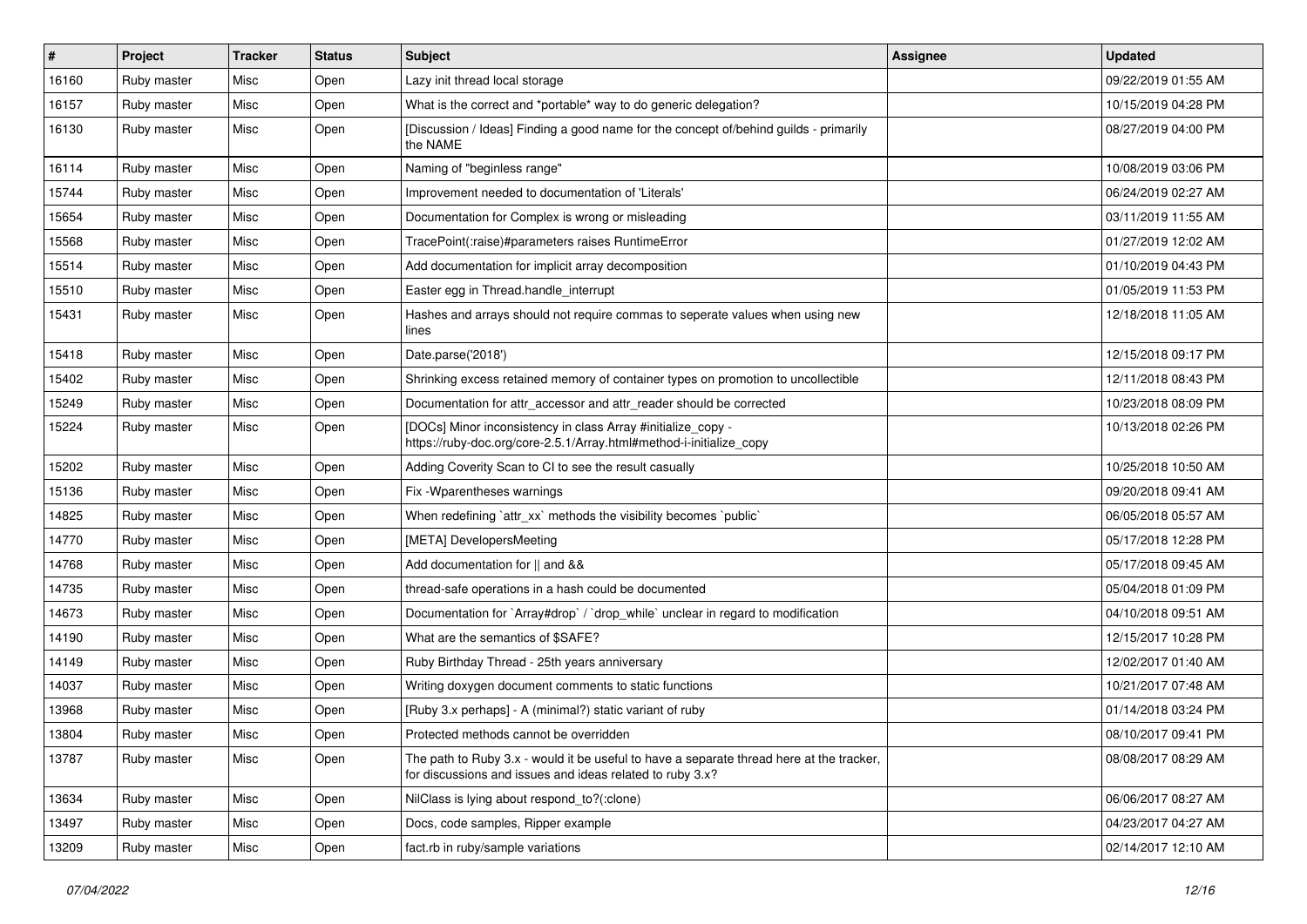| $\vert$ # | Project     | <b>Tracker</b> | <b>Status</b> | <b>Subject</b>                                                                                                                     | Assignee                       | <b>Updated</b>      |
|-----------|-------------|----------------|---------------|------------------------------------------------------------------------------------------------------------------------------------|--------------------------------|---------------------|
| 13072     | Ruby master | Misc           | Open          | Current state of date standard library                                                                                             |                                | 09/02/2017 05:38 PM |
| 12751     | Ruby master | Misc           | Open          | Incompatibility of Ruby 3                                                                                                          |                                | 09/14/2016 12:48 PM |
| 12595     | Ruby master | Misc           | Open          | Documentation                                                                                                                      |                                | 07/18/2016 04:39 PM |
| 12277     | Ruby master | Misc           | Open          | Coding rule: colum number                                                                                                          |                                | 04/13/2016 06:32 PM |
| 11783     | Ruby master | Misc           | Open          | Do you have any idea if you have a budgets?                                                                                        |                                | 05/16/2019 09:06 PM |
| 11570     | Ruby master | Misc           | Open          | Clarify autoload chaining behavior                                                                                                 |                                | 10/06/2015 04:52 PM |
| 11355     | Ruby master | Misc           | Open          | Exceptions inheriting from Timeout:: Error should behave the same way                                                              |                                | 07/15/2015 04:59 PM |
| 11295     | Ruby master | Misc           | Open          | Request for comments about error messages                                                                                          |                                | 10/22/2015 09:12 AM |
| 10983     | Ruby master | Misc           | Open          | Why blocks make Ruby methods 439% slower?                                                                                          |                                | 11/10/2015 06:21 AM |
| 10783     | Ruby master | Misc           | Open          | String#concat has an "appending" behavior                                                                                          |                                | 08/08/2018 03:08 AM |
| 10424     | Ruby master | Misc           | Open          | Error message when sorting NaN                                                                                                     |                                | 10/25/2014 02:13 PM |
| 10312     | Ruby master | Misc           | Open          | Give people more control over how the ruby parser sees code and lexical code<br>elements (valid/invalid - toggle options) + macros |                                | 01/20/2016 05:14 PM |
| 9832      | Ruby master | Misc           | Open          | better concurrency in threads                                                                                                      |                                | 05/12/2014 12:33 PM |
| 9724      | Ruby master | Misc           | Open          | Warnings in Ruby: allow per-file directives to i.e. suppress warnings                                                              |                                | 04/10/2014 06:21 PM |
| 9516      | Ruby master | Misc           | Open          | Consolidate all deprecation messages to one or more helper methods                                                                 |                                | 02/13/2014 05:11 PM |
| 18654     | Ruby master | Feature        | Open          | Enhancements to prettyprint                                                                                                        | akr (Akira Tanaka)             | 05/12/2022 01:44 PM |
| 17473     | Ruby master | Feature        | Open          | Make Pathname to embedded class of Ruby                                                                                            | akr (Akira Tanaka)             | 01/07/2022 09:25 AM |
| 17173     | Ruby master | Feature        | Open          | open-uri I ciphers IIIIIIII                                                                                                        | akr (Akira Tanaka)             | 09/25/2020 09:17 AM |
| 16985     | Ruby master | Feature        | Open          | Improve `pp` for `Hash` and `String`                                                                                               | akr (Akira Tanaka)             | 06/26/2020 09:51 AM |
| 13385     | Ruby master | Feature        | Open          | [PATCH] Make Resolv::DNS::Name validation similar to host and dig commands                                                         | akr (Akira Tanaka)             | 06/16/2017 08:04 AM |
| 11312     | Ruby master | Feature        | Open          | Add Resolv::DNS::Resource::IN::SPF                                                                                                 | akr (Akira Tanaka)             | 07/01/2015 03:26 AM |
| 18639     | Ruby master | Feature        | Open          | Update Unicode data to Unicode Version 15.0.0                                                                                      | duerst (Martin Dürst)          | 03/22/2022 07:38 PM |
| 17525     | Ruby master | Feature        | Open          | Implement Happy Eyeballs Version 2 (RFC8305) in Socket.tcp                                                                         | Glass saga (Masaki Matsushita) | 06/16/2022 01:08 AM |
| 16476     | Ruby master | Feature        | Open          | Socket.getaddrinfo cannot be interrupted by Timeout.timeout                                                                        | Glass_saga (Masaki Matsushita) | 06/16/2022 01:08 AM |
| 13696     | Ruby master | Feature        | Open          | Add exchange and noreplace options to File.rename                                                                                  | Glass_saga (Masaki Matsushita) | 12/01/2017 04:34 PM |
| 15408     | Ruby master | Feature        | Open          | Deprecate object_id and _id2ref                                                                                                    | headius (Charles Nutter)       | 03/19/2019 04:02 PM |
| 18227     | Ruby master | Feature        | Open          | Static class initialization.                                                                                                       | ioquatix (Samuel Williams)     | 09/29/2021 09:21 PM |
| 13383     | Ruby master | Feature        | Open          | [PATCH] Module#source location                                                                                                     | ioquatix (Samuel Williams)     | 01/09/2020 05:16 AM |
| 17210     | Ruby master | Feature        | Open          | More readable and useful `Set#inspect`                                                                                             | knu (Akinori MUSHA)            | 05/19/2021 10:12 PM |
| 16989     | Ruby master | Feature        | Open          | Sets: need $\Psi$ <sup>[]</sup>                                                                                                    | knu (Akinori MUSHA)            | 02/18/2022 02:57 AM |
| 15240     | Ruby master | Feature        | Open          | Set operations check for is_a?(Set), rather than allowing duck typing                                                              | knu (Akinori MUSHA)            | 08/27/2019 08:12 PM |
| 11710     | Ruby master | Feature        | Open          | [PATCH] Replace Set#merge with Set#merge! and make Set#merge non-mutating.                                                         | knu (Akinori MUSHA)            | 11/18/2015 07:28 PM |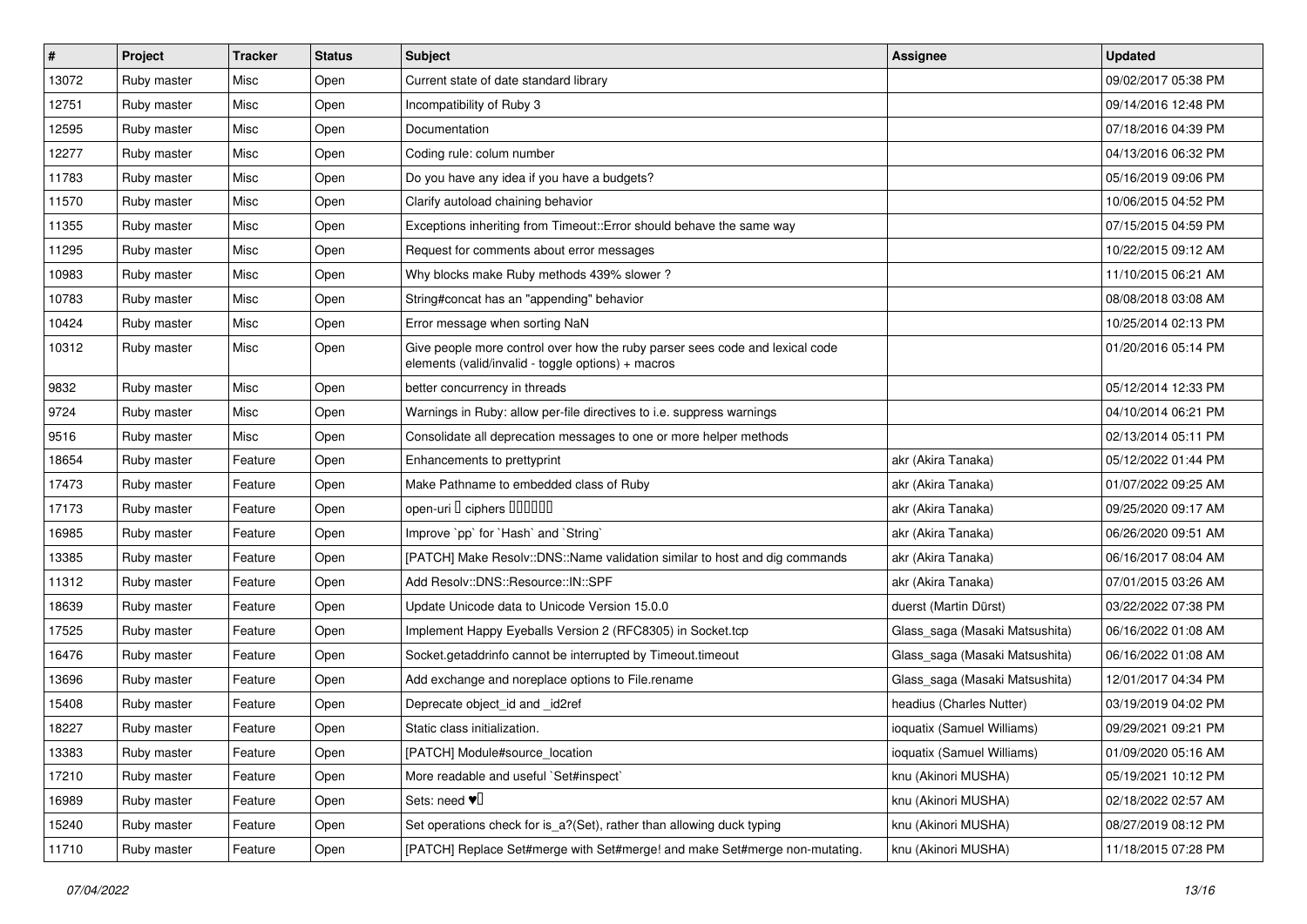| $\vert$ # | Project     | <b>Tracker</b> | <b>Status</b> | <b>Subject</b>                                                               | Assignee                         | <b>Updated</b>      |
|-----------|-------------|----------------|---------------|------------------------------------------------------------------------------|----------------------------------|---------------------|
| 18275     | Ruby master | Feature        | Open          | Add an option to define method to not capture the surrounding environment    | ko1 (Koichi Sasada)              | 12/03/2021 02:34 PM |
| 17884     | Ruby master | Feature        | Open          | locindex for profiling tools                                                 | ko1 (Koichi Sasada)              | 05/24/2021 04:17 PM |
| 17414     | Ruby master | Feature        | Open          | Ractor should allow access to shareable attributes for Modules/Classes       | ko1 (Koichi Sasada)              | 12/21/2020 03:56 PM |
| 17404     | Ruby master | Feature        | Open          | Ractor `move:` API to allow shareability check                               | ko1 (Koichi Sasada)              | 12/18/2020 09:17 PM |
| 17393     | Ruby master | Feature        | Open          | 'Ractor::Moved#inspect'                                                      | ko1 (Koichi Sasada)              | 12/21/2020 05:47 PM |
| 15854     | Ruby master | Feature        | Open          | Tracing instance variable assignment                                         | ko1 (Koichi Sasada)              | 07/29/2019 07:13 AM |
| 15778     | Ruby master | Feature        | Open          | Expose an API to pry-open the stack frames in Ruby                           | ko1 (Koichi Sasada)              | 08/29/2019 06:24 AM |
| 14859     | Ruby master | Feature        | Open          | [PATCH] implement Timeout in VM                                              | ko1 (Koichi Sasada)              | 07/22/2018 07:42 AM |
| 14813     | Ruby master | Feature        | Open          | [PATCH] gc.c: make gc_enter+gc_exit pairs dtrace probes, too                 | ko1 (Koichi Sasada)              | 12/17/2018 07:42 AM |
| 14492     | Ruby master | Feature        | Open          | iseq loading + caching should be in core                                     | ko1 (Koichi Sasada)              | 12/10/2020 08:53 AM |
| 14394     | Ruby master | Feature        | Open          | Class.descendants                                                            | ko1 (Koichi Sasada)              | 01/20/2022 10:46 PM |
| 13512     | Ruby master | Feature        | Open          | <b>System Threads</b>                                                        | ko1 (Koichi Sasada)              | 07/14/2017 07:08 AM |
| 10932     | Ruby master | Feature        | Open          | Enabling allocation tracing as early as possible                             | ko1 (Koichi Sasada)              | 06/13/2015 07:54 AM |
| 10423     | Ruby master | Feature        | Open          | [PATCH] opt_str_lit*: avoid literal string allocations                       | ko1 (Koichi Sasada)              | 01/05/2018 09:01 PM |
| 10238     | Ruby master | Feature        | Open          | todo: remove dependency on malloc_usable_size                                | ko1 (Koichi Sasada)              | 12/10/2020 09:20 AM |
| 13697     | Ruby master | Feature        | Open          | [PATCH]: futex based thread primitives                                       | kosaki (Motohiro KOSAKI)         | 01/28/2018 11:41 PM |
| 15918     | Ruby master | Feature        | Open          | Pattern matching for Set                                                     | ktsj (Kazuki Tsujimoto)          | 07/29/2019 08:12 AM |
| 15881     | Ruby master | Feature        | Open          | Optimize deconstruct in pattern matching                                     | ktsj (Kazuki Tsujimoto)          | 12/25/2019 04:28 AM |
| 18564     | Ruby master | Feature        | Open          | Add Exception#detailed message                                               | mame (Yusuke Endoh)              | 02/01/2022 08:06 PM |
| 18194     | Ruby master | Feature        | Open          | No easy way to format exception messages per thread/fiber scheduler context. | mame (Yusuke Endoh)              | 09/29/2021 10:10 AM |
| 14244     | Ruby master | Feature        | Open          | Better error messages for scripts with non-matching end statements           | mame (Yusuke Endoh)              | 11/29/2018 08:57 AM |
| 15815     | Ruby master | Feature        | Open          | Add option to raise NoMethodError for OpenStruct                             | marcandre (Marc-Andre Lafortune) | 09/28/2020 02:11 AM |
| 9347      | Ruby master | Feature        | Open          | Accept non callable argument to detect                                       | marcandre (Marc-Andre Lafortune) | 01/05/2018 09:00 PM |
| 8223      | Ruby master | Feature        | Open          | Make Matrix more omnivorous.                                                 | marcandre (Marc-Andre Lafortune) | 04/09/2013 03:42 AM |
| 18159     | Ruby master | Feature        | Open          | Integrate functionality of dead_end gem into Ruby                            | matz (Yukihiro Matsumoto)        | 06/17/2022 02:06 PM |
| 17849     | Ruby master | Feature        | Open          | Fix Timeout timeout so that it can be used in threaded Web servers           | matz (Yukihiro Matsumoto)        | 04/10/2022 06:26 AM |
| 17830     | Ruby master | Feature        | Open          | Add Integer#previous and Integer#prev                                        | matz (Yukihiro Matsumoto)        | 04/27/2021 11:35 PM |
| 17785     | Ruby master | Feature        | Open          | Allow named parameters to be keywords                                        | matz (Yukihiro Matsumoto)        | 12/17/2021 06:10 PM |
| 17288     | Ruby master | Feature        | Open          | Optimize send call with a literal method name                                | matz (Yukihiro Matsumoto)        | 10/30/2020 12:17 AM |
| 17279     | Ruby master | Feature        | Open          | Allow a negative step in Range#step with a block                             | matz (Yukihiro Matsumoto)        | 10/22/2020 02:23 AM |
| 17184     | Ruby master | Feature        | Open          | No stdlib function to perform simple string replacement                      | matz (Yukihiro Matsumoto)        | 02/23/2021 09:27 PM |
| 16992     | Ruby master | Feature        | Open          | Sets: officially ordered                                                     | matz (Yukihiro Matsumoto)        | 09/03/2020 02:08 PM |
| 16986     | Ruby master | Feature        | Open          | Anonymous Struct literal                                                     | matz (Yukihiro Matsumoto)        | 01/15/2022 04:57 PM |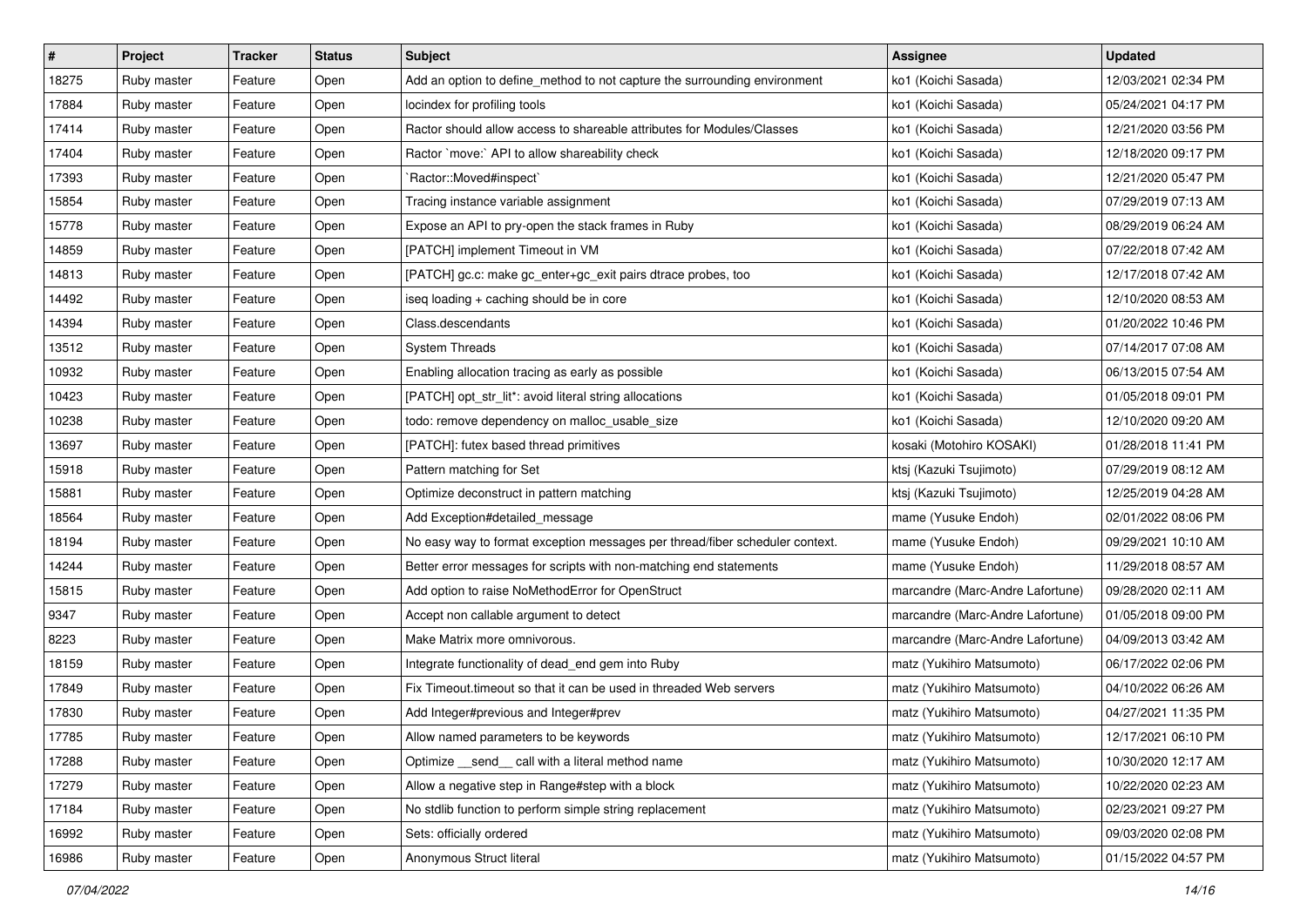| $\sharp$ | Project     | Tracker | <b>Status</b> | <b>Subject</b>                                                                           | Assignee                  | <b>Updated</b>      |
|----------|-------------|---------|---------------|------------------------------------------------------------------------------------------|---------------------------|---------------------|
| 16894    | Ruby master | Feature | Open          | Integer division for Ruby 3                                                              | matz (Yukihiro Matsumoto) | 05/18/2020 03:41 PM |
| 16495    | Ruby master | Feature | Open          | Inconsistent quotes in error messages                                                    | matz (Yukihiro Matsumoto) | 06/15/2022 04:21 PM |
| 15991    | Ruby master | Feature | Open          | Allow questionmarks in variable names                                                    | matz (Yukihiro Matsumoto) | 07/30/2019 03:57 AM |
| 15837    | Ruby master | Feature | Open          | Module#name components                                                                   | matz (Yukihiro Matsumoto) | 05/08/2019 10:29 AM |
| 15445    | Ruby master | Feature | Open          | Reject '.123' in Float() method                                                          | matz (Yukihiro Matsumoto) | 01/10/2019 07:59 AM |
| 15330    | Ruby master | Feature | Open          | autoload_relative                                                                        | matz (Yukihiro Matsumoto) | 06/19/2022 11:25 PM |
| 15277    | Ruby master | Feature | Open          | at exec                                                                                  | matz (Yukihiro Matsumoto) | 05/25/2020 01:09 AM |
| 15192    | Ruby master | Feature | Open          | Introduce a new "shortcut assigning" syntax to convenient setup instance variables       | matz (Yukihiro Matsumoto) | 12/14/2021 06:42 PM |
| 15112    | Ruby master | Feature | Open          | Introducing the short form of `STDERR.puts expr.inspect`.                                | matz (Yukihiro Matsumoto) | 10/12/2018 02:02 AM |
| 14982    | Ruby master | Feature | Open          | Improve namespace system in ruby to avoiding top-level names chaos                       | matz (Yukihiro Matsumoto) | 12/31/2021 05:39 PM |
| 14927    | Ruby master | Feature | Open          | Loading multiple files at once                                                           | matz (Yukihiro Matsumoto) | 09/18/2018 12:38 AM |
| 14724    | Ruby master | Feature | Open          | chains of inequalities                                                                   | matz (Yukihiro Matsumoto) | 05/19/2018 01:06 AM |
| 14609    | Ruby master | Feature | Open          | Let `Kernel#p` without an argument print the receiver                                    | matz (Yukihiro Matsumoto) | 02/08/2020 08:43 PM |
| 14546    | Ruby master | Feature | Open          | Hash#delete!                                                                             | matz (Yukihiro Matsumoto) | 05/30/2018 08:24 PM |
| 14128    | Ruby master | Feature | Open          | Introduce Hash#delete default value                                                      | matz (Yukihiro Matsumoto) | 11/25/2017 04:41 PM |
| 12306    | Ruby master | Feature | Open          | Implement String #blank? #present? and improve #strip and family to handle unicode       | matz (Yukihiro Matsumoto) | 07/22/2018 10:55 PM |
| 12244    | Ruby master | Feature | Open          | Add a way to 'integer - integer % num'                                                   | matz (Yukihiro Matsumoto) | 05/17/2016 06:05 AM |
| 12019    | Ruby master | Feature | Open          | Better low-level support for writing concurrent libraries                                | matz (Yukihiro Matsumoto) | 12/23/2021 11:43 PM |
| 11882    | Ruby master | Feature | Open          | Map or NamedMap                                                                          | matz (Yukihiro Matsumoto) | 01/17/2021 01:31 PM |
| 11735    | Ruby master | Feature | Open          | Porting String#squish and String#squish! from Ruby on Rails' Active Support              | matz (Yukihiro Matsumoto) | 06/24/2016 08:02 AM |
| 11627    | Ruby master | Feature | Open          | make `nonzero` an alias of `nonzero?`                                                    | matz (Yukihiro Matsumoto) | 12/23/2021 11:43 PM |
| 11518    | Ruby master | Feature | Open          | Queue enhancement - promote! and promote_all!                                            | matz (Yukihiro Matsumoto) | 09/17/2015 08:40 PM |
| 11517    | Ruby master | Feature | Open          | Queue enhancement - conditional pop                                                      | matz (Yukihiro Matsumoto) | 09/17/2015 09:02 PM |
| 11390    | Ruby master | Feature | Open          | Allow symbols starting with numbers                                                      | matz (Yukihiro Matsumoto) | 08/14/2015 05:23 AM |
| 11307    | Ruby master | Feature | Open          | exception-free non-blocking Queue#pop                                                    | matz (Yukihiro Matsumoto) | 06/25/2015 11:06 PM |
| 11181    | Ruby master | Feature | Open          | Add a line directive to Ruby                                                             | matz (Yukihiro Matsumoto) | 01/26/2016 02:04 AM |
| 11122    | Ruby master | Feature | Open          | exception-free non-blocking Queue/SizedQueue operations                                  | matz (Yukihiro Matsumoto) | 05/06/2015 08:53 PM |
| 10574    | Ruby master | Feature | Open          | Add String#Ichomp and String.Ichomp!                                                     | matz (Yukihiro Matsumoto) | 12/15/2014 04:34 PM |
| 10549    | Ruby master | Feature | Open          | Deprecate each_with_index and each_with_object in favor of with_index and<br>with_object | matz (Yukihiro Matsumoto) | 07/27/2021 11:09 AM |
| 10498    | Ruby master | Feature | Open          | Make `loop` yield a counter                                                              | matz (Yukihiro Matsumoto) | 01/05/2018 09:01 PM |
| 10489    | Ruby master | Feature | Open          | Add inherit method for clearer and multiple inheritance                                  | matz (Yukihiro Matsumoto) | 12/10/2020 08:53 AM |
| 10404    | Ruby master | Feature | Open          | Allow individual finalizers to be removed with ObjectSpace.undefine_finalizer            | matz (Yukihiro Matsumoto) | 10/20/2014 08:14 AM |